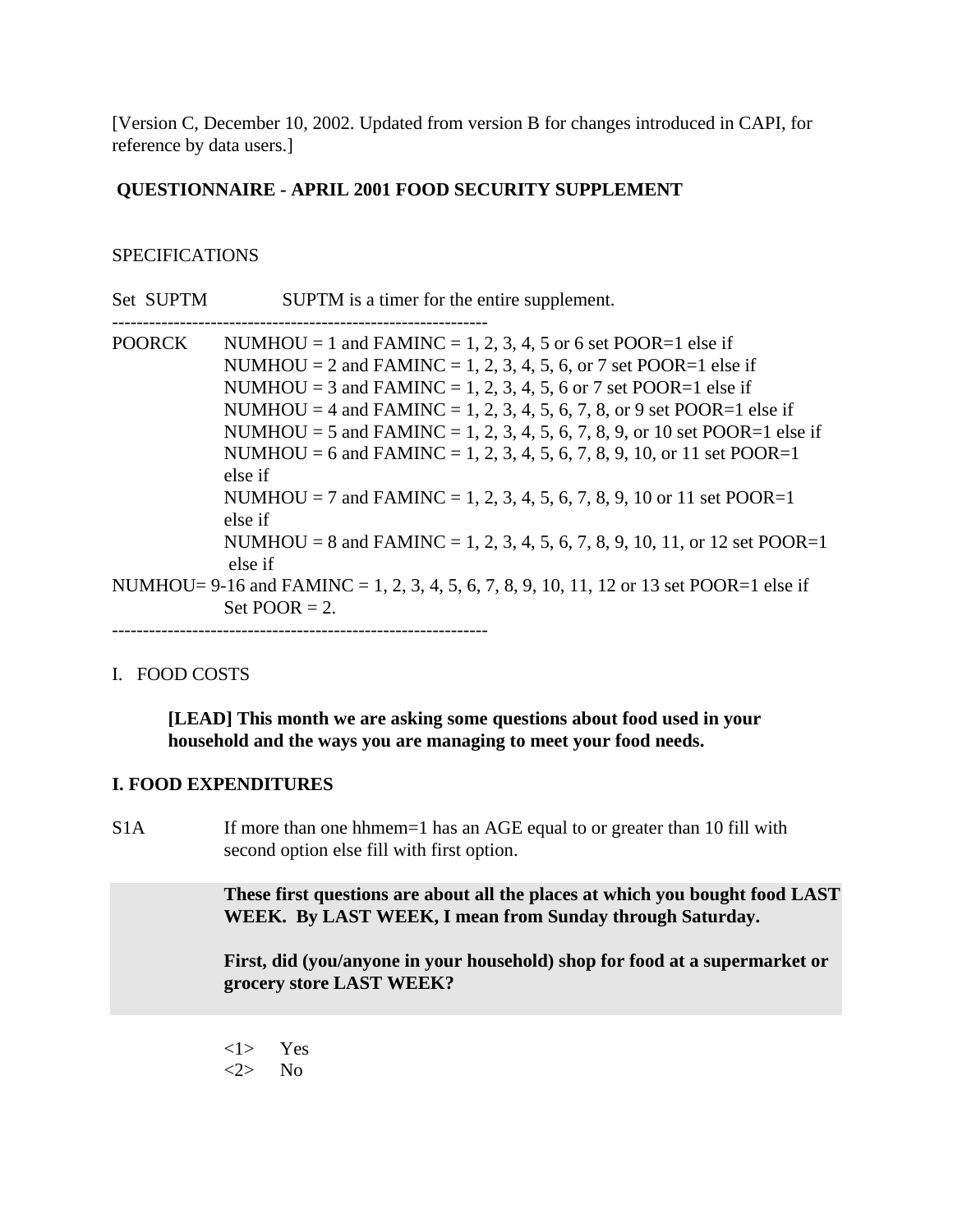| <b>SCOMPL</b>    | Blind $\langle D \rangle$ or $\langle R \rangle$<br>If onpath entry, D or R in S1A then set SCOMPL=1 otherwise set SCOMPL=0                                                                                                         |
|------------------|-------------------------------------------------------------------------------------------------------------------------------------------------------------------------------------------------------------------------------------|
| S <sub>1</sub> B | If more than one hhmem=1 has an AGE equal to or greater than 10 fill<br>with second option else fill with first option.                                                                                                             |
|                  | Think about other places where people buy food, such as meat markets, produce<br>stands, bakeries, warehouse clubs, and convenience stores. Did (you/anyone in<br>your household) buy food from any stores such as these LAST WEEK? |
|                  | Yes<br><1><br><2><br>N <sub>0</sub>                                                                                                                                                                                                 |
|                  | Blind $\langle D \rangle$ or $\langle R \rangle$                                                                                                                                                                                    |
| S <sub>1</sub> C | If more than one hhmem=1 has an AGE equal to or greater than 6 fill with second<br>option else fill with first option else fill with first option in first parenthetical.                                                           |
|                  | If one or more hhmem=1 with AGE between 6 and 18 then fill second<br>parenthetical with first option else fill with second option.                                                                                                  |
|                  | LAST WEEK, did (you/anyone in your household) buy food at a restaurant,<br>fast food place, cafeteria, or vending machine? (Include any children who<br>may have bought food at the school cafeteria).                              |
|                  | Yes<br><1><br><2><br>N <sub>o</sub>                                                                                                                                                                                                 |
|                  | Blind $\langle D \rangle$ or $\langle R \rangle$                                                                                                                                                                                    |
| S <sub>1</sub> D | If more than one hhmem=1 has an AGE equal to or greater than 10 fill with<br>second option else fill with first option.                                                                                                             |
|                  | Did (you/anyone in your household) buy food from any other kind of place<br><b>LASTWEEK?</b>                                                                                                                                        |
|                  | Yes<br><1><br>N <sub>o</sub><br><2>                                                                                                                                                                                                 |
|                  | Blind $\langle D \rangle$ or $\langle R \rangle$                                                                                                                                                                                    |
| <b>SCKA</b>      | If onpath entry of $\langle 2 \rangle$ , $\langle D \rangle$ or $\langle R \rangle$ in S1A, S1B, S1C and S1D then skip to S8<br>else go to Slead.                                                                                   |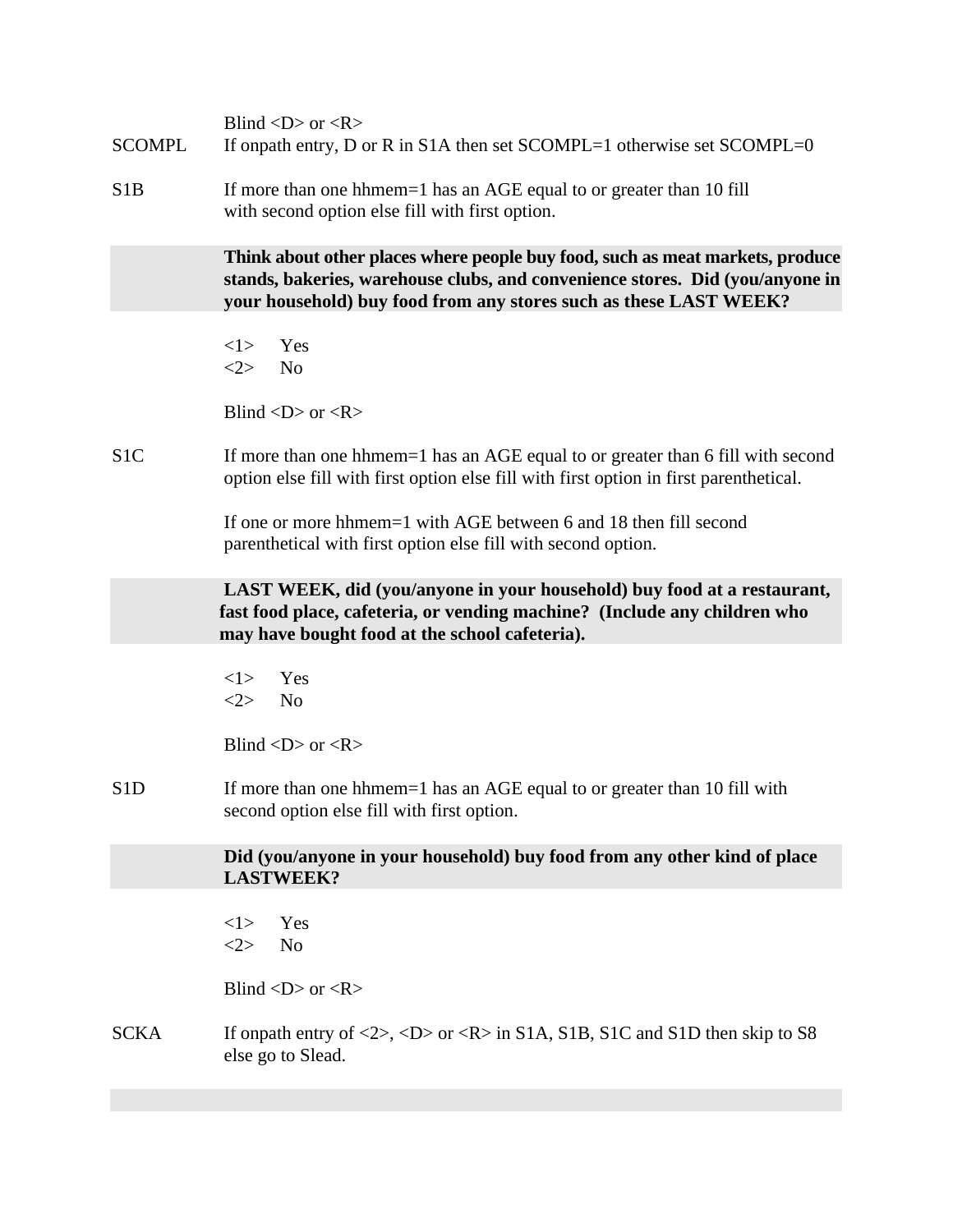| Slead             | Now I'm going to ask you about the ACTUAL amount you spent on food<br>LAST WEEK in all the places where you bought food. Then, since LAST<br>WEEK may have been unusual for you, I will ask about the amount you<br><b>USUALLY</b> spend. |
|-------------------|-------------------------------------------------------------------------------------------------------------------------------------------------------------------------------------------------------------------------------------------|
|                   | <p> Proceed</p>                                                                                                                                                                                                                           |
| <b>SCKB</b>       | If onpath entry of $\langle 1 \rangle$ in S1A then ask S2 else skip to SCKC.                                                                                                                                                              |
| S <sub>2</sub>    | If more than one hhmem=1 has an AGE equal to or greater than 10 fill with<br>second option else fill with first option.                                                                                                                   |
|                   | If POOR=2 then fill second parenthetical with first option else fill with second<br>option.                                                                                                                                               |
|                   | How much did (you/your household) ACTUALLY spend at supermarkets and<br>grocery stores LAST WEEK (including any purchases made with food<br>stamps)?                                                                                      |
|                   | ENTER X IF RESPONDENT CAN ONLY GIVE RANGE                                                                                                                                                                                                 |
|                   | $_{--.00}$                                                                                                                                                                                                                                |
| S <sub>2</sub> CK | If entry of X in S2 goto S2CK1 else store entry in S2O. If S2O is between \$1.00<br>and \$450.00 go to S3 else if S2O is equal to D or R go to SCKC otherwise go to<br>S <sub>2</sub> RC.                                                 |
|                   | S2CK1********************DO NOT READ RESPONDENT****************                                                                                                                                                                           |
|                   | Enter range reported by respondent                                                                                                                                                                                                        |
|                   | $\frac{1}{2}$ .00 to $\frac{1}{2}$ .00                                                                                                                                                                                                    |
| S2RG              | Add the entries in S2CK1 and divide by 2. Store the answer in S2O. If S2O is<br>between \$1.00 and \$450.00 go to S3 otherwise go to S2RC.                                                                                                |
| S <sub>2</sub> RC | ******************DO NOT ASK THE RESPONDENT********************                                                                                                                                                                           |
|                   | AMOUNT SPENT RECORDED AS: (entry in S2O)<br><b>IS THIS ENTRY CORRECT?</b>                                                                                                                                                                 |
|                   | $YES$ (go to S3)<br>< l >                                                                                                                                                                                                                 |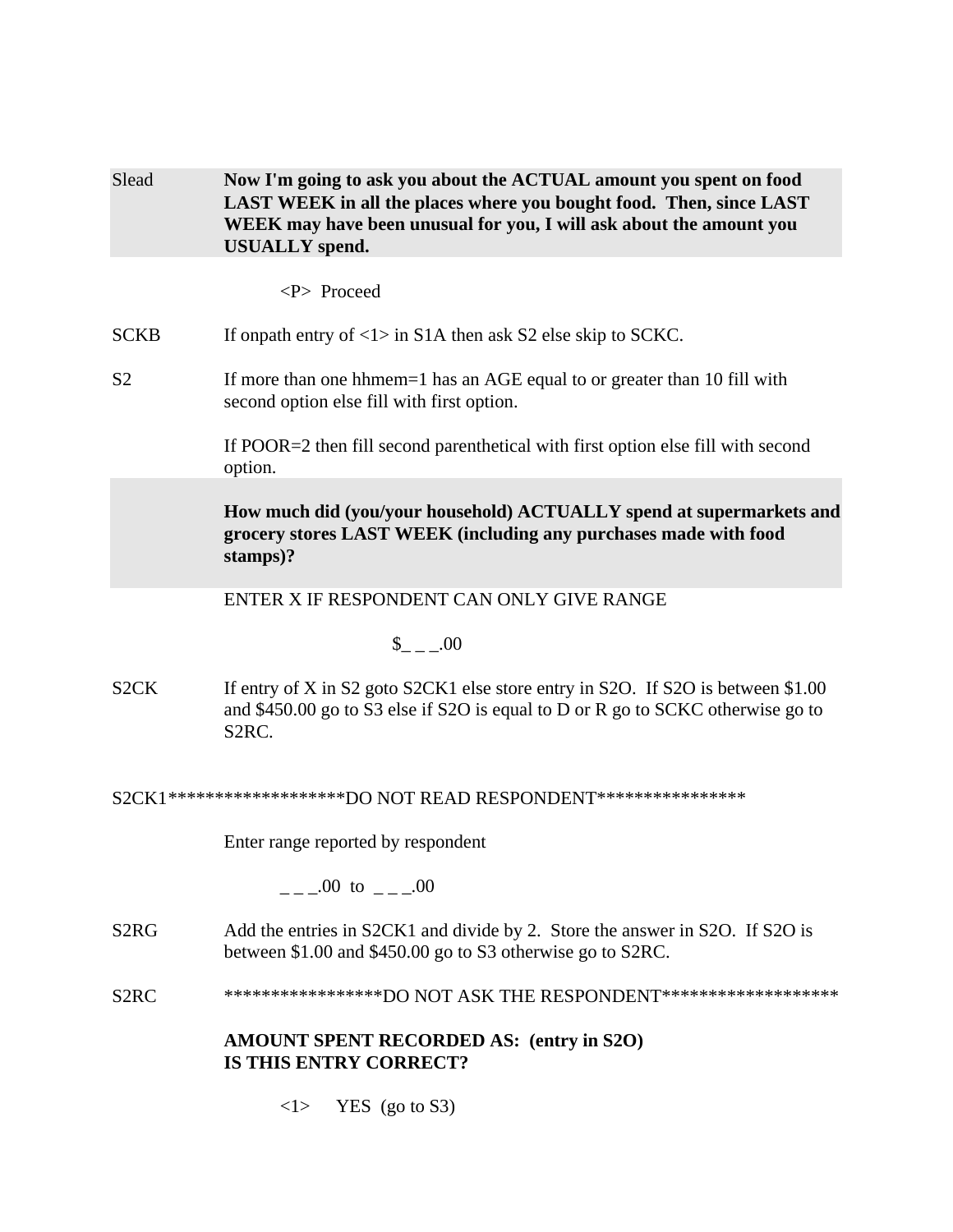#### $\langle 2 \rangle$  NO (go to S2COR)

#### S2COR \*\*\*\*\*\*\*\*\*\*\*\*\*\*\*\*DO NOT ASK THE RESPONDENT\*\*\*\*\*\*\*\*\*\*\*\*\*\*\*\*\*

INCORRECT ENTRY WAS RECORDED AS: (entry in S2O) CORRECT ENTRY IS:

 $\_{$   $\_\_$   $\_\_$  00 (store entry in S2O)

S3 If more than one hhmem=1 has an AGE equal to or greater than 10 fill first parenthetical with second option else fill with first.

## **How much of the (fill with S2O) was for non-food items, such as pet food, paper products, detergents, or cleaning supplies?**

#### ENTER X IF RESPONDENT CAN ONLY GIVE RANGE

 $_{- -100}$ 

Blind  $\langle D \rangle$  or  $\langle R \rangle$ 

S3CK If entry of X in S3 goto S3CK2 else store entry in S3O. Do not allow entry in S3O to be greater than entry in S2O. If S3O is between \$1.00 and \$100.00 or <D> or <R> go to SCKC otherwise go to S3RC.

S3CK2\*\*\*\*\*\*\*\*\*\*\*\*\*\*\*\*\*DO NOT READ TO RESPONDENT\*\*\*\*\*\*\*\*\*\*\*\*\*\*\*\*\*\*\*\*

Enter range reported by respondent

 $\mu$  \_  $\mu$  00 to  $\mu$  \_  $\mu$  00

S3RG Add the entries in S3CK2 and divide by 2. Store the answer in S3O. Do not allow entry in S3O to be greater than entry in S2O. If S3O is between \$1.00 and \$100.00 go to SCKC otherwise go to S3RC.

S3RC \*\*\*\*\*\*\*\*\*\*\*\*\*\*DO NOT ASK THE RESPONDENT\*\*\*\*\*\*\*\*\*\*\*\*\*\*\*\*\*\*\*\*\*\*\*

AMOUNT SPENT RECORDED AS: (entry in S3O) IS THIS ENTRY CORRECT?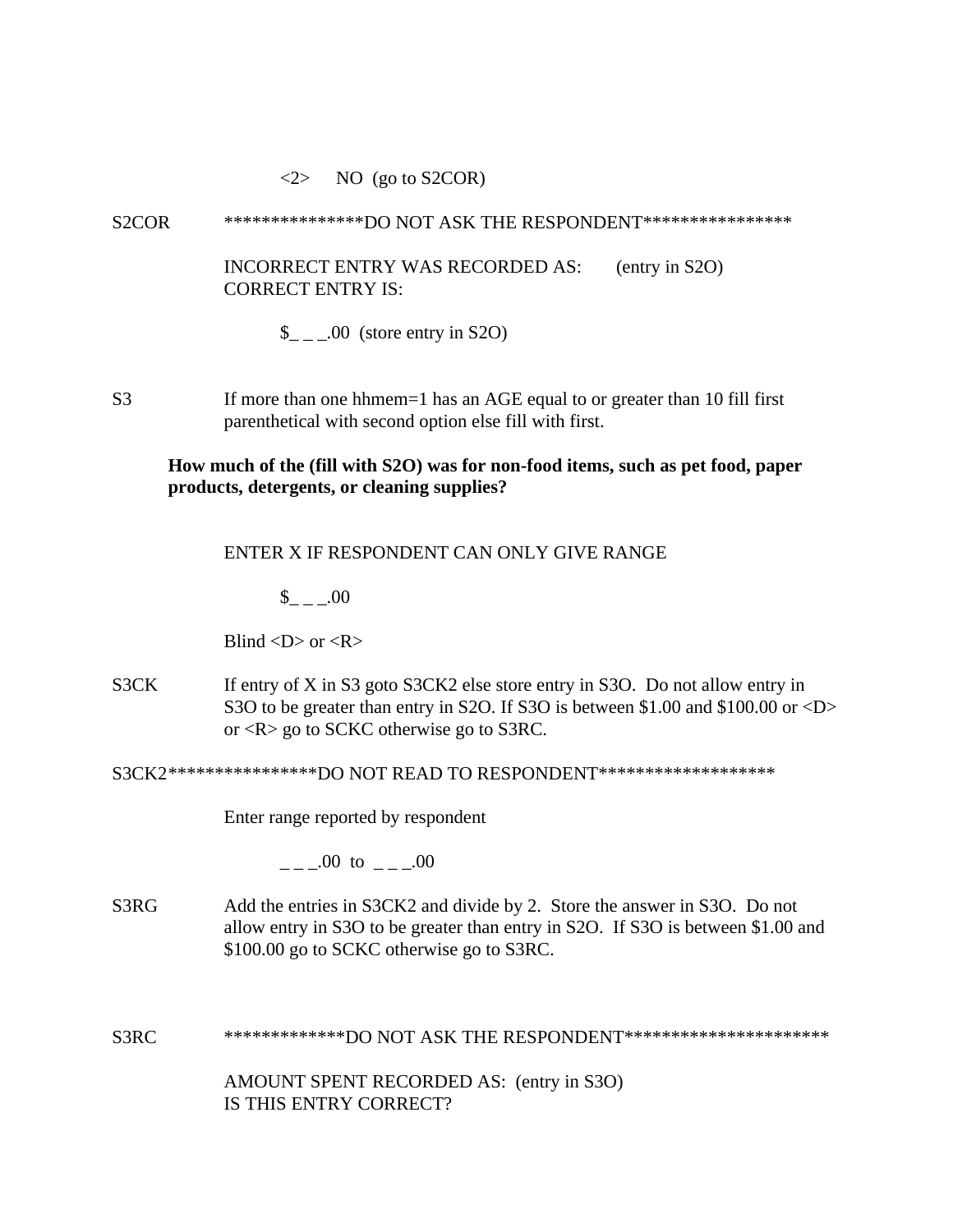# S3COR \*\*\*\*\*\*\*\*\*\*\*\*\*\*\*\*DO NOT ASK THE RESPONDENT\*\*\*\*\*\*\*\*\*\*\*\*\*\*\*\*\*\*\* INCORRECT ENTRY WAS RECORDED AS: (entry in S3O) CORRECT ENTRY IS:  $\frac{1}{2}$  \_ \_00 (store entry in S3O) Do not allow entry in S3O to be greater than entry in S2O. SCKC If onpath entry of  $\langle 1 \rangle$  in S1B then ask S4 else skip to SCKD.

 $\langle 1 \rangle$  YES (go to SCKC)  $\langle 2 \rangle$  NO (go to S3COR)

S4 If more than one hhmem=1 has an AGE equal to or greater than 10 fill with second option else fill with first option.

> If POOR=2 then fill second parenthetical with first option else fill with second option.

**How much did (you/your household) spend at stores such as meat markets, produce stands, bakeries, warehouse clubs, and convenience stores LAST WEEK (including any purchases made with food stamps)?**

ENTER X IF RESPONDENT CAN ONLY GIVE RANGE

 $$ 00$ 

Blind  $\langle D \rangle$  or  $\langle R \rangle$  go to SCKD

S4CK If entry of X in S4 go to S4CK1 else store entry in S4O. If S4O is between \$1.00 and \$150.00 go to S5 else if S4O is D or R go to SCKD otherwise go to S4RC.

S4CK1\*\*\*\*\*\*\*\*\*\*\*\*\*\*\*\*DO NOT READ TO RESPONDENT\*\*\*\*\*\*\*\*\*\*\*\*\*\*\*\*\*\*\*\*\*\*

Enter range reported by respondent

 $.00 \text{ to } 0.00$ 

S4RG Add the entries in S4CK1 and divide by 2. Store the answer in S4O. If S4O is between \$1.00 and \$150.00 go to S5 otherwise go to S4RC.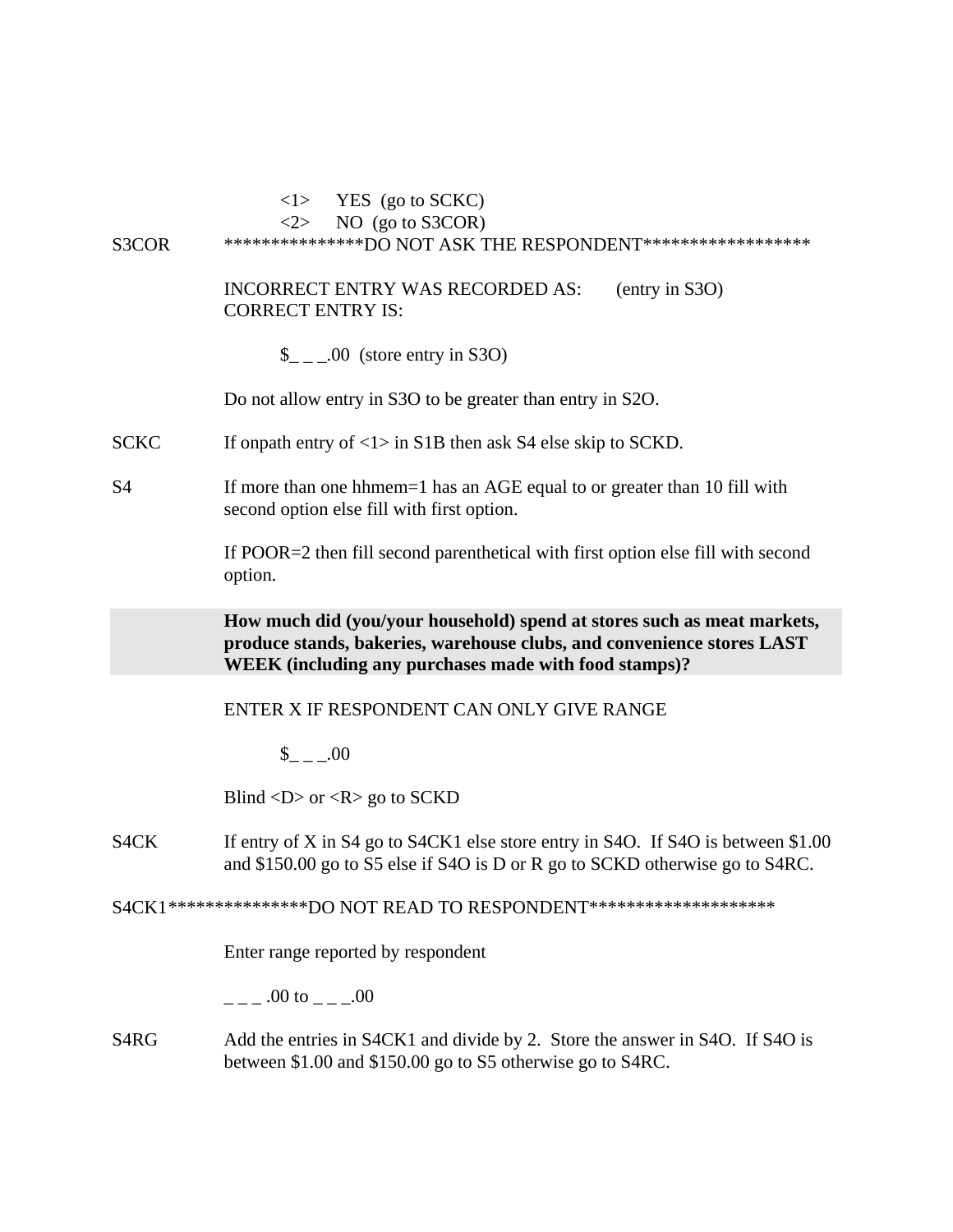S4RC \*\*\*\*\*\*\*\*\*\*\*\*\*\*\*\*\*\*DO NOT READ TO RESPONDENT\*\*\*\*\*\*\*\*\*\*\*\*\*\*\*\*\*\*\*

AMOUNT SPENT RECORDED AS: (entry in S4O) IS THIS ENTRY CORRECT?

> $\langle$ 1> Yes (go to S5)  $\langle 2 \rangle$  No (go to S4COR)

S4COR \*\*\*\*\*\*\*\*\*\*\*\*\*\*\*\*DO NOT READ TO RESPONDENT\*\*\*\*\*\*\*\*\*\*\*\*\*\*\*\*\*\*\*\*\*

INCORRECT ENTRY WAS RECORDED AS: (entry in S4O) CORRECT ENTRY IS:

 $\frac{1}{2}$  \_ \_00 (store entry in S4O)

S5 **How much of the \$(fill with S4O) was for nonfood items, such as pet food, paper products, detergents, or cleaning supplies?**

ENTER X IF RESPONDENT CAN ONLY GIVE RANGE

 $\$\,$  .00

Blind  $\langle D \rangle$  or  $\langle R \rangle$ 

S5CK If entry of X in S5 goto S5CK1 else store entry in S5O. Do not allow entry in S5O to be greater than entry in S4O. If S5O is between \$1.00 and \$100.00 or D or R go to SCKD else go to S5RC

S5CK1\*\*\*\*\*\*\*\*\*\*\*\*\*\*\*DO NOT ASK THE RESPONDENT\*\*\*\*\*\*\*\*\*\*\*\*\*\*\*\*\*

Enter range reported by respondent

 $.00 \text{ to } .00$ 

S5RG Add the entries in S5CK1 and divide by 2. Store the answer in S5O. Do not allow entry in S5O to be greater than entry in S4O. If S5O is between \$1.00 and \$100.00 go to SCKD else go to S5RC.

S5RC \*\*\*\*\*\*\*\*\*\*\*\*\*\*\*DO NOT ASK THE RESPONDENT\*\*\*\*\*\*\*\*\*\*\*\*\*\*\*\*

AMOUNT SPENT RECORDED AS : (entry in S5O) IS THIS ENTRY CORRECT?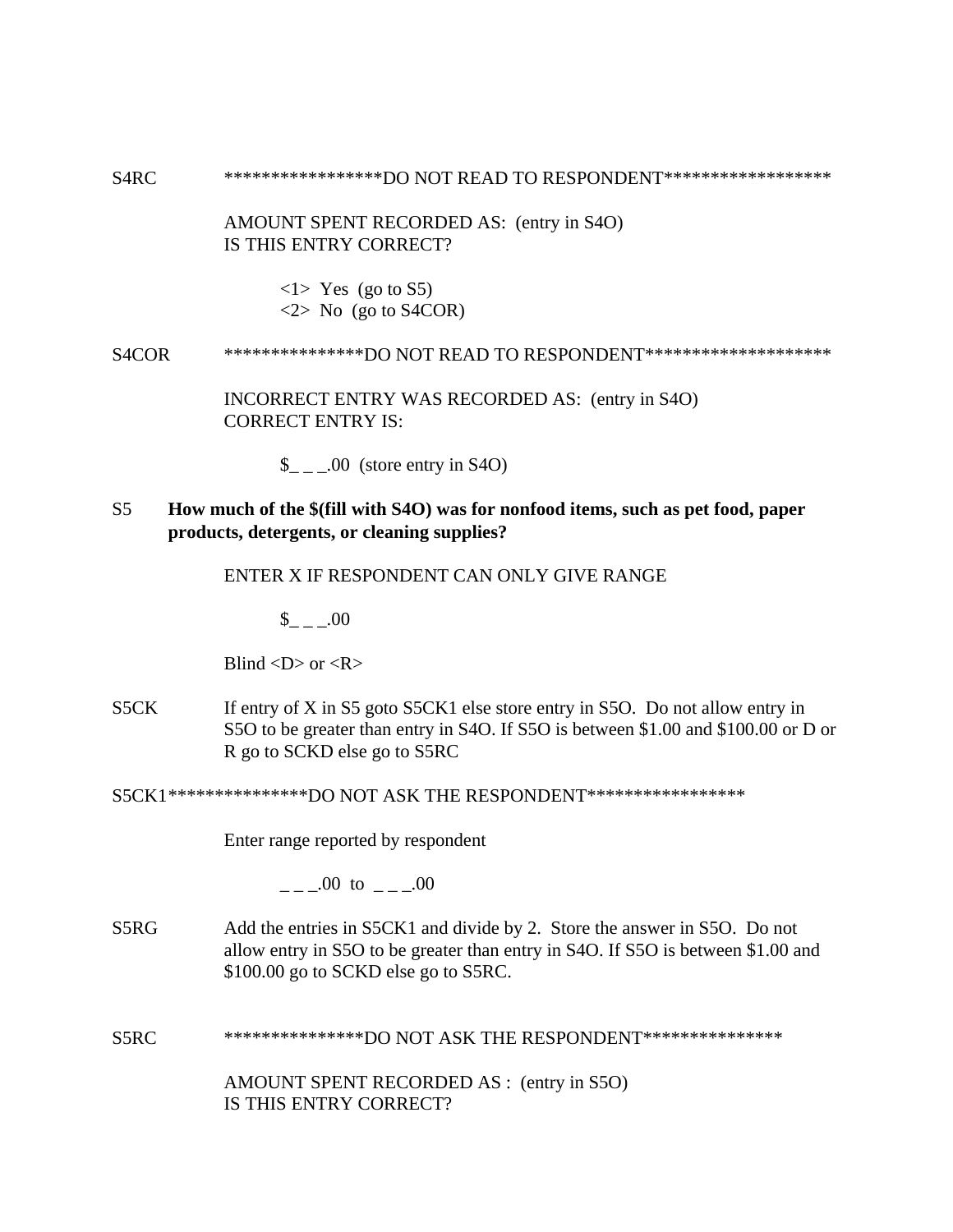| < l > |     | Yes (go to SCKD)         |
|-------|-----|--------------------------|
| 2>    | No. | $(go \text{ to } S5COR)$ |

#### S5COR \*\*\*\*\*\*\*\*\*\*\*\*\*\*\*\*DO NOT ASK THE RESPONDENT\*\*\*\*\*\*\*\*\*\*\*\*\*\*\*\*\*\*\*\*

INCORRECT ENTRY WAS RECORDED AS: (entry in S5O) CORRECT ENTRY IS:

 $\frac{1}{2}$  \_ \_00 (store entry in S5O)

Do not allow entry in S5O to be greater than entry in S4O.

SCKD If entry of  $\langle 1 \rangle$  in S1C then ask S6 else skip to SCKE

S6 If more than one hhmem=1 has an AGE equal to or greater than 10 fill with second option else fill with first option.

> **How much did (you/your household) spend for food at restaurants, fast food places, cafeterias, and vending machines LAST WEEK?**

#### ENTER X IF RESPONDENT CAN ONLY GIVE RANGE

 $\$\quad .00$ 

Blind  $\langle D \rangle$  or  $\langle R \rangle$ 

S6CK If entry of X in S6 goto S6CK1 else store entry in S6O. If S6O is between \$1.00 and \$200.00 or D or R go to SCKE else go to S6RC.

S6CK1\*\*\*\*\*\*\*\*\*\*\*\*\*\*\*DO NOT ASK THE RESPONDENT\*\*\*\*\*\*\*\*\*\*\*\*\*\*\*\*\*

Enter range reported by respondent

 $_{---}00$  to  $_{---}00$ 

- S6RG Add the entries in S6CK1 and divide by 2. Store the answer in S6O. If S6O is between \$1.00 and \$200.00 go to SCKE else go to S6RC.
- S6RC \*\*\*\*\*\*\*\*\*\*\*\*\*\*\*\*DO NOT ASK THE RESPONDENT\*\*\*\*\*\*\*\*\*\*\*\*\*\*\*\*\*\* AMOUNT SPENT RECORDED AS : (entry in S6O) IS THIS ENTRY CORRECT?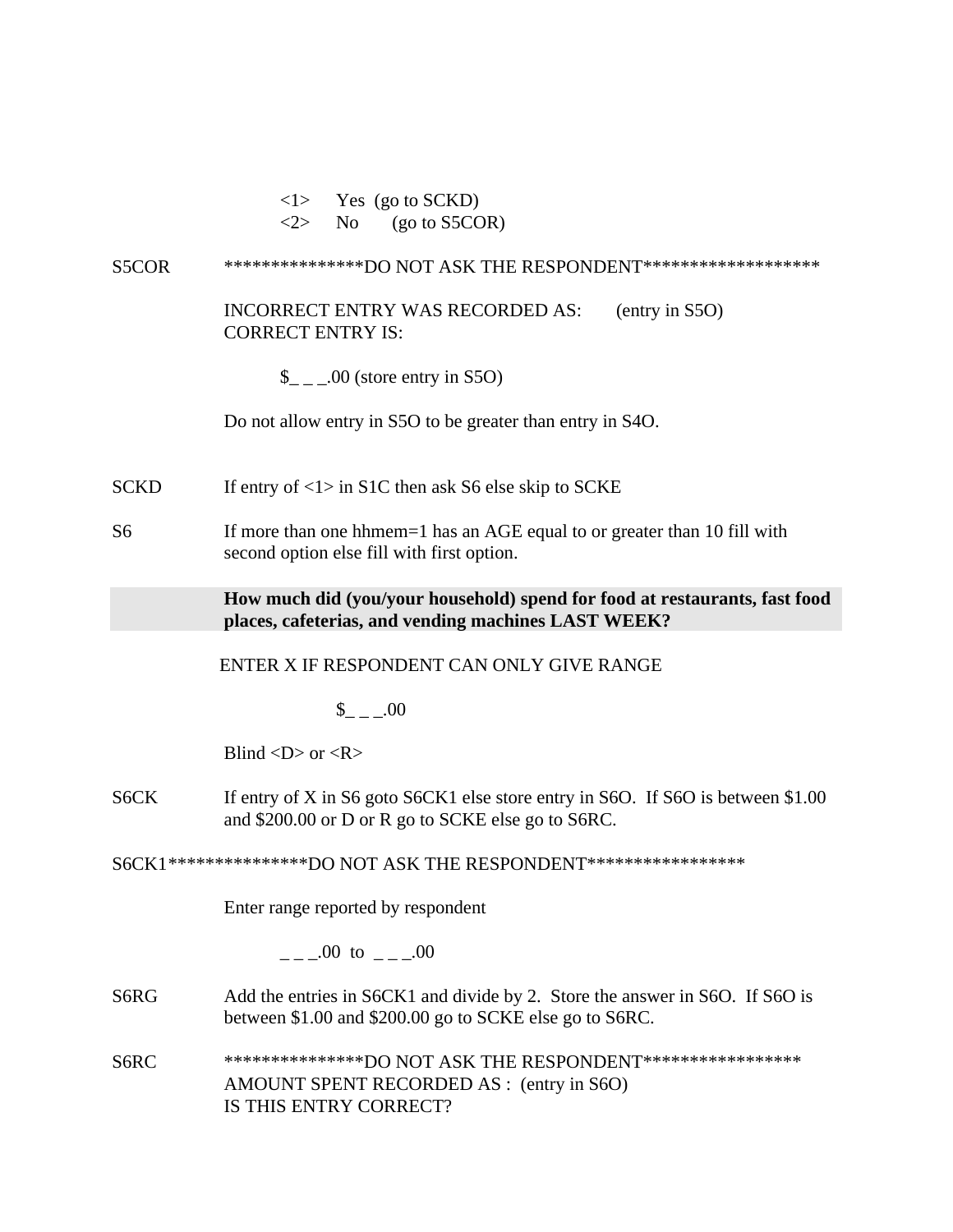$\langle$ 1> Yes (go to SCKE)

 $\langle 2 \rangle$  No (go to S6COR)

#### S6COR \*\*\*\*\*\*\*\*\*\*\*\*\*\*\*DO NOT ASK THE RESPONDENT\*\*\*\*\*\*\*\*\*\*\*\*\*\*\*\*\*\*\*\*\*

INCORRECT ENTRY WAS RECORDED AS: (entry in S6O) CORRECT ENTRY IS:

 $\frac{\S}{\S}$  \_ \_ .00 (store entry in S6O)

SCKE If entry of  $\langle 1 \rangle$  in S1D then ask S7 else skip to SCKF.

S7 If more than one hhmem=1 has an AGE equal to or greater than 10 fill with second option else fill with first option.

## **How much did (you/your household) spend for food at any other kind of place LAST WEEK?**

#### ENTER X IF RESPONDENT CAN ONLY GIVE RANGE

 $$ 00$ 

Blind  $\langle D \rangle$  or  $\langle R \rangle$ 

S7CK If entry of X in S7 goto S7CK1 else store entry in S7O. If S7O is between \$1.00 and \$150.00 or equal to D or R goto SCKF otherwise go to S7RC.

S7CK1\*\*\*\*\*\*\*\*\*\*\*\*\*\*\*\*\*\*DO NOT READ TO RESPONDENT\*\*\*\*\*\*\*\*\*\*\*\*\*\*\*\*\*

Enter range reported by respondent

 $.00 \text{ to } .00$ 

- S7RG Add the entries in S7CK1 and divide by 2. Store the answer in S7O. If S7O is between \$1.00 and \$150.00 go to SCKF otherwise go to S7RC.
- S7RC \*\*\*\*\*\*\*\*\*\*\*\*\*\*DO NOT ASK THE RESPONDENT\*\*\*\*\*\*\*\*\*\*\*\*\*\*\*\*\*\*\*\*\*\*\*\*

AMOUNT SPENT RECORDED AS: (entry in S7O) IS THIS ENTRY CORRECT?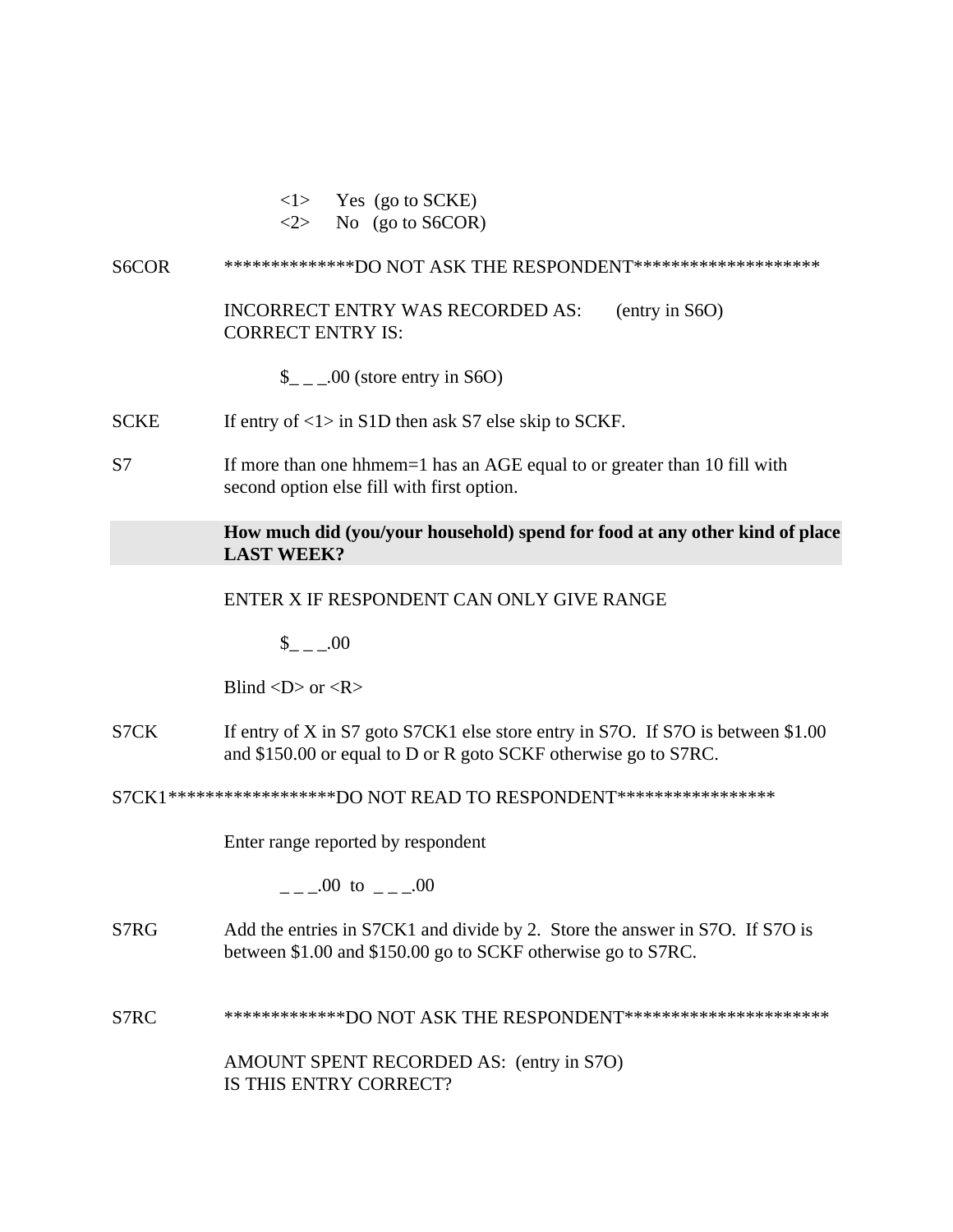$\langle 1 \rangle$  YES (go to SCKF)

 $\langle 2 \rangle$  NO (go to S7COR)

### S7COR \*\*\*\*\*\*\*\*\*\*\*\*\*\*DO NOT ASK THE RESPONDENT\*\*\*\*\*\*\*\*\*\*\*\*\*\*\*\*\*\*\*

INCORRECT ENTRY WAS RECORDED AS: (entry in S7O) CORRECT ENTRY IS:

- $\frac{\S}{\S}$  \_ \_ .00 (store entry in S7O)
- SCKF If any amounts 0 or over in S2O, S4O, S6O or S7O then add together and store in SFDAMT. If any amounts 0 or over in S3O or S5O, then add these together and store in SNFAMT. Subtract SNFAMT from SFDAMT and store the result in S8O.

## S8 If (entry of D or R in S2, S4, S6, and S7) or (S8O equals 0) or (onpath entry of  $\langle 2 \rangle$ ,  $\langle D \rangle$ , or  $\langle R \rangle$  in S1A, S1B, S1C and S1D) then fill first parenthetical with first option else fill with second option.

If more than one hhmem=1 has an AGE equal to or greater than 10 fill second, third, fourth, fifth, and sixth parentheticals with second option, else fill with first.

If POOR= 2 fill last parenthetical with first option else fill with second option.

**(Let's see, it seems that (you/your household) did not buy any food LAST WEEK./ Let's see, (you/your household) spent about (fill with S8O) on food LAST WEEK.) Now think about how much (you/your household) USUALLY (spend/spends). How much (do you/does your household) USUALLY spend on food at all the different places we've been talking about IN A WEEK? (Please include any purchases made with food stamps). Do not include nonfood items such as pet food, paper products, detergent or cleaning supplies.**

## ENTER X IF RESPONDENT CAN ONLY GIVE A RANGE

 $_{- - -1}$ .00 Blind  $\langle D \rangle$  or  $\langle R \rangle$ 

S8CK If entry of X in S8 goto S8CK1 else store entry in S8OU. If S8OU is between \$1.00 and \$450.00 or equal to D or R go to S9 otherwise go to S8RC.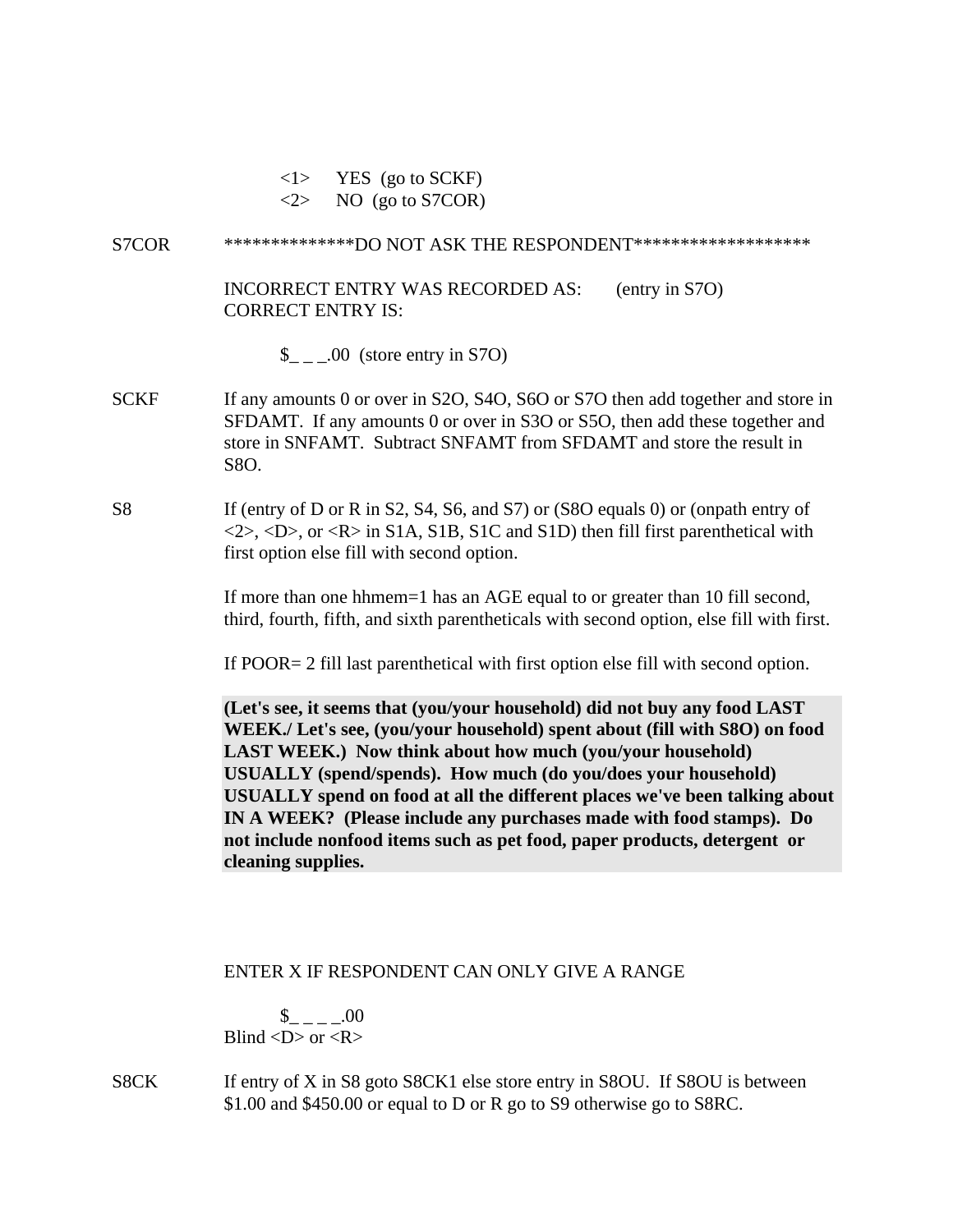S8CK1\*\*\*\*\*\*\*\*\*\*\*\*\*\*\*\*\*\*\*\*DO NOT READ TO RESPONDENT\*\*\*\*\*\*\*\*\*\*\*\*\*\*\*\*\*

Enter range reported by respondent

 $\frac{\$$  \_ \_ \_ \_ .00 to  $\$$  \_ \_ \_ \_.00

S8RG Add the entries in S8CK1 and divide by 2. Store the answer in S8OU. If S8OU is between \$1.00 and \$450.00 go to S9 otherwise go to S8RC.

S8RC \*\*\*\*\*\*\*\*\*\*\*\*\*\*DO NOT ASK THE RESPONDENT\*\*\*\*\*\*\*\*\*\*\*\*\*\*\*\*\*\*\*\*\*

AMOUNT SPENT RECORDED AS: (entry in S8OU) IS THIS ENTRY CORRECT?

- $\langle 1 \rangle$  Yes (go to S9)  $\langle 2 \rangle$  No (go to S8COR)
- S8COR \*\*\*\*\*\*\*\*\*\*\*\*\*\*DO NOT ASK THE RESPONDENT\*\*\*\*\*\*\*\*\*\*\*\*\*\*\*\*\*\*\*\*\*\*\*\*\*\*

INCORRECT ENTRY WAS RECORDED AS: (entry in S8OU) CORRECT ENTRY IS:

 $$$  \_ \_ \_ \_ .00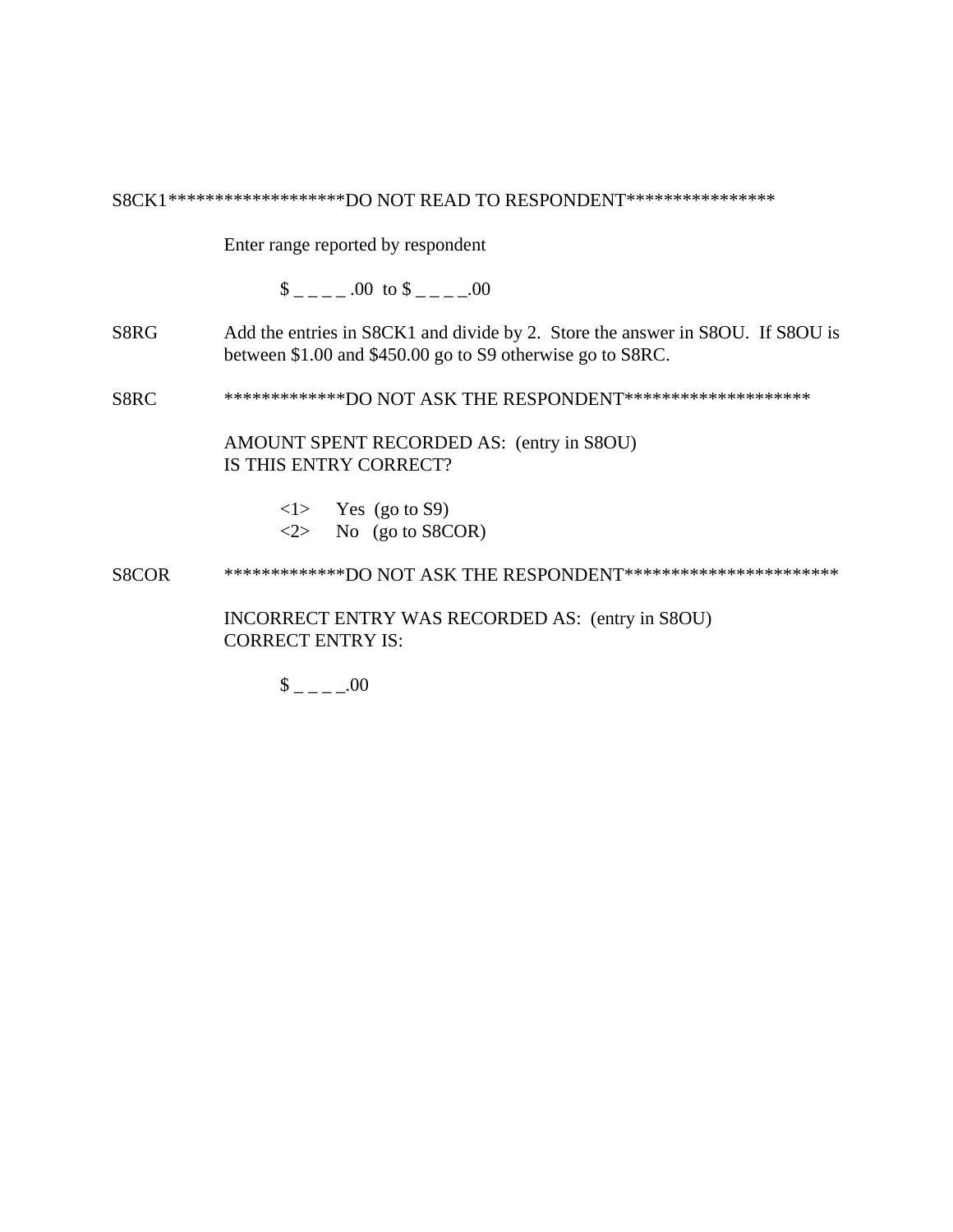#### II. FOOD PROGRAM PARTICIPATION

S9 **People do different things when they are running out of money for food in order to make their food or their food money go further.**

**In the last 12 months, since April of last year, did you ever run short of money and try to make your food or your food money go further?**

<1> Yes (SKIP TO SP1)  $<$ 2 > No (SKIP to SP1CK)

Blind  $\langle D \rangle$  or  $\langle R \rangle$  skip to SP1

**-**------------------------------------------------------------ SP1CK If POOR=2 skip to SS1 else ask SP1. -------------------------------------------------------------

SP1 If hhnum=1 fill with first option else fill with second.

**In the past 12 months, since April of last year, did (you/anyone in this household) get food stamp benefits that is, either food stamps or a food-stamp benefit card?**

<1> Yes (Ask SP2) <2> No (SKIP TO SP5CK)

Blind  $\langle D \rangle$  or  $\langle R \rangle$  skip to SP5CK

SP2 If hhnum=1 fill with first option else fill with second.

**In what month did (you/your household) last receive food stamp benefits?**

SP2M Month

 [If Month is March or April, ask Date. Otherwise, go to SP3]

Blind  $\langle D \rangle$  or  $\langle R \rangle$  (SKIP TO SP3)

SP2D Day \_\_\_\_\_\_\_

 $<1-31>$ 

Blind  $\langle D \rangle$  or  $\langle R \rangle$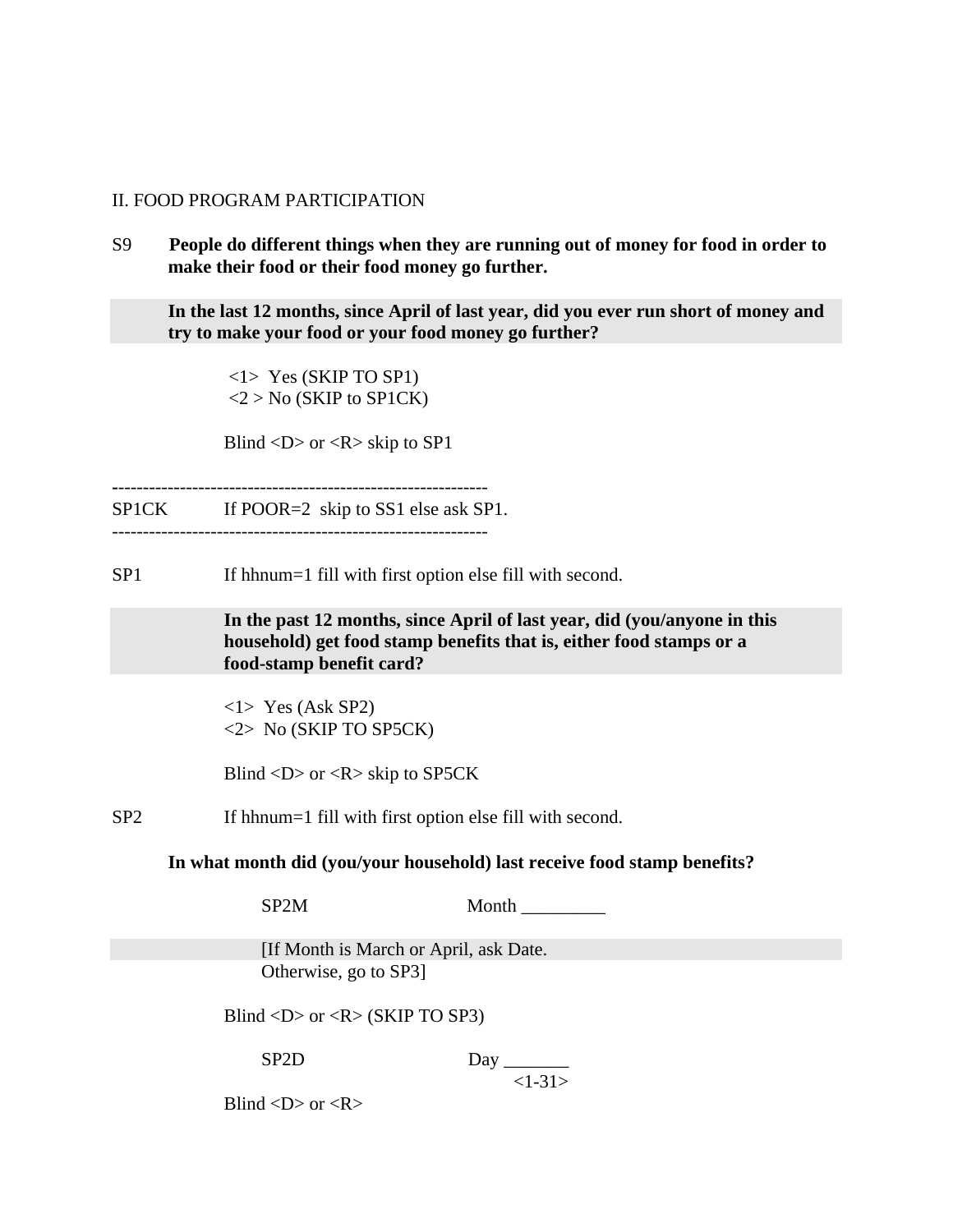SP3 If hhnum=1 fill with first option else fill with second.

**How much did (you/your household) receive in (MONTH/ the last time you got food stamp benefits)?**

 $\frac{\$}{\$}$  \_ \_ .00

Blind  $\langle D \rangle$  or  $\langle R \rangle$ 

-------------------------------------------------------------

SP3CK Store entry in SP3O. If SP3O is between \$1.00 and \$700.00 go to SP4 otherwise go to SP3RC.

-------------------------------------------------------------

SP3RC \*\*\*\*\*\*\*\*\*\*\*\*\*DO NOT ASK THE RESPONDENT\*\*\*\*\*\*\*\*\*\*\*\*\*

 AMOUNT RECEIVED RECORDED AS: (entry in SP3O) IS THIS ENTRY CORRECT?

> $\langle$ 1> YES (go to SP4) <2> NO (go to SP3COR)

SP3COR \*\*\*\*\*\*\*\*\*\*\*\*DO NOT ASK THE RESPONDENT\*\*\*\*\*\*\*\*\*\*\*\*\*

INCORRECT ENTRY WAS RECORDED AS: (entry in SP3O) CORRECT ENTRY IS:

 $\frac{1}{2}$  \_ \_.00 (store entry in SP3O)

Items SP3 through SP3COR go into making the out variable SP3O. This is the amount received in food stamp benefits.

SP4 If hhnum=1 fill first, second, and fourth parenthetical with first option else fill with second.

> If valid response to MONTH, fill third parenthetical with first option, else fill with second.

**(In MONTH did (you/your household) get its food stamp benefits as (The last time your household) got food stamp benefits were they) paper food stamps or a plastic EBT benefit card?**

<1> \_\_\_\_\_ paper food stamps

<2> \_\_\_\_\_ plastic EBT benefit card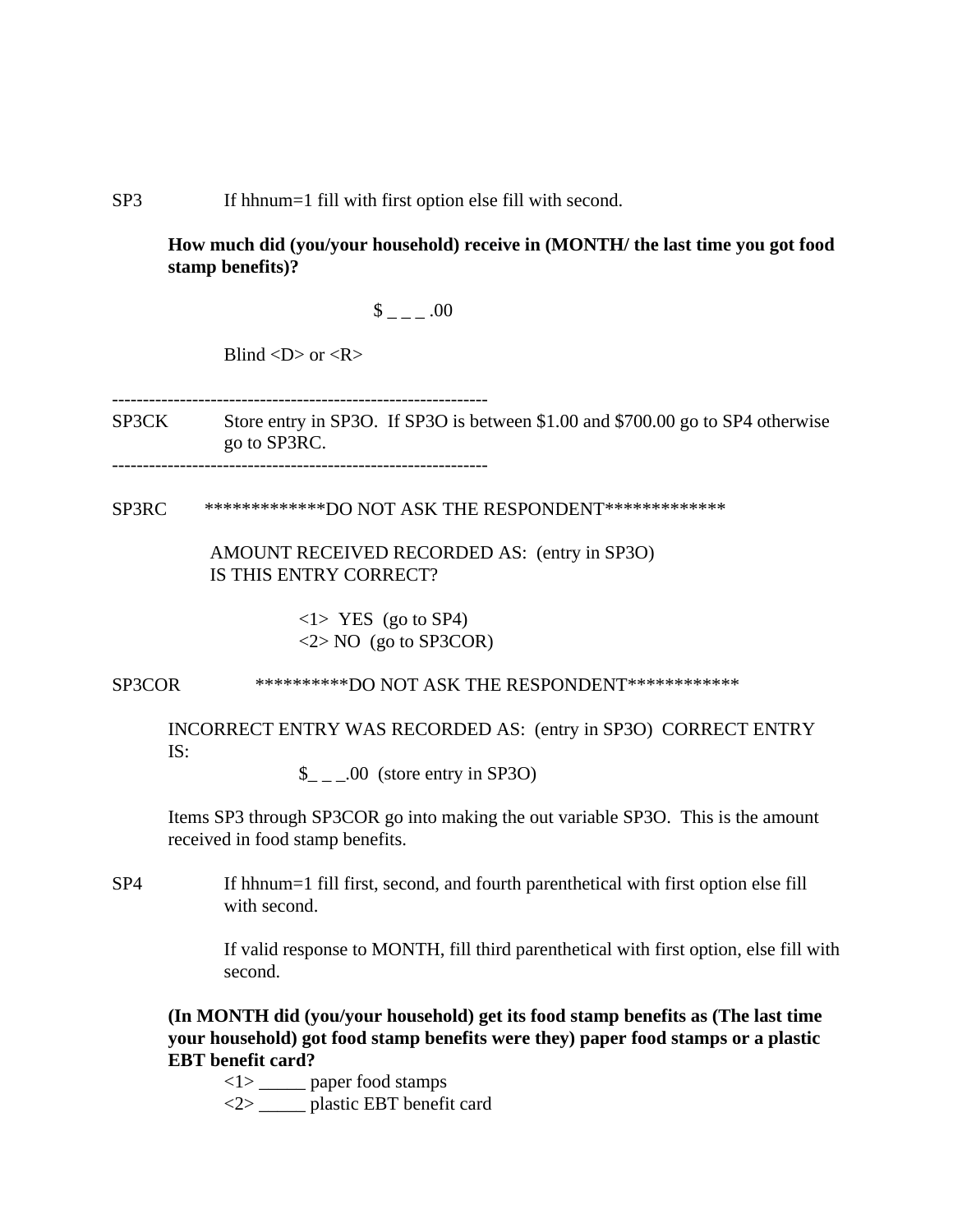Blind  $\langle D \rangle$  or  $\langle R \rangle$ 

SP5CK IF HHMEM=1 and AGE is 60 years old or older of anyone in the household ask SP5 else skip to SP6CK.

-------------------------------------------------------------

SP5 If more than one person in household fill with second option, else fill with first option.

**During the past 30 days, did (you/ anyone in the household) receive any meals delivered to the home from community programs, "Meals on Wheels," or any other programs?**

<1> Yes <2> No

Blind  $\langle D \rangle$  or  $\langle R \rangle$ 

SP5A If more than one person in household fill with second option, else fill with first option.

**During the past 30 days, did (you/anyone in the household) go to a community program or senior center to eat prepared meals?**

 $<1$ > Yes <2> No

Blind  $\langle D \rangle$  or  $\langle R \rangle$ 

-------------------------------------------------------------

- SP6CK If HHMEM=1 and AGE is 5 THROUGH 18 for anyone in the household ask SP6 else skip to SP7ACK. -------------------------------------------------------------
- SP6 If only 1 child between 5 and 18 years old fill with "your child" else fill with

second option.

**During the past 30 days, did (your child/any children in the household between 5 and 18 years old) receive free or reduced-cost lunches at school?**

<1> Yes <2> No (SKIP TO SP7ACK)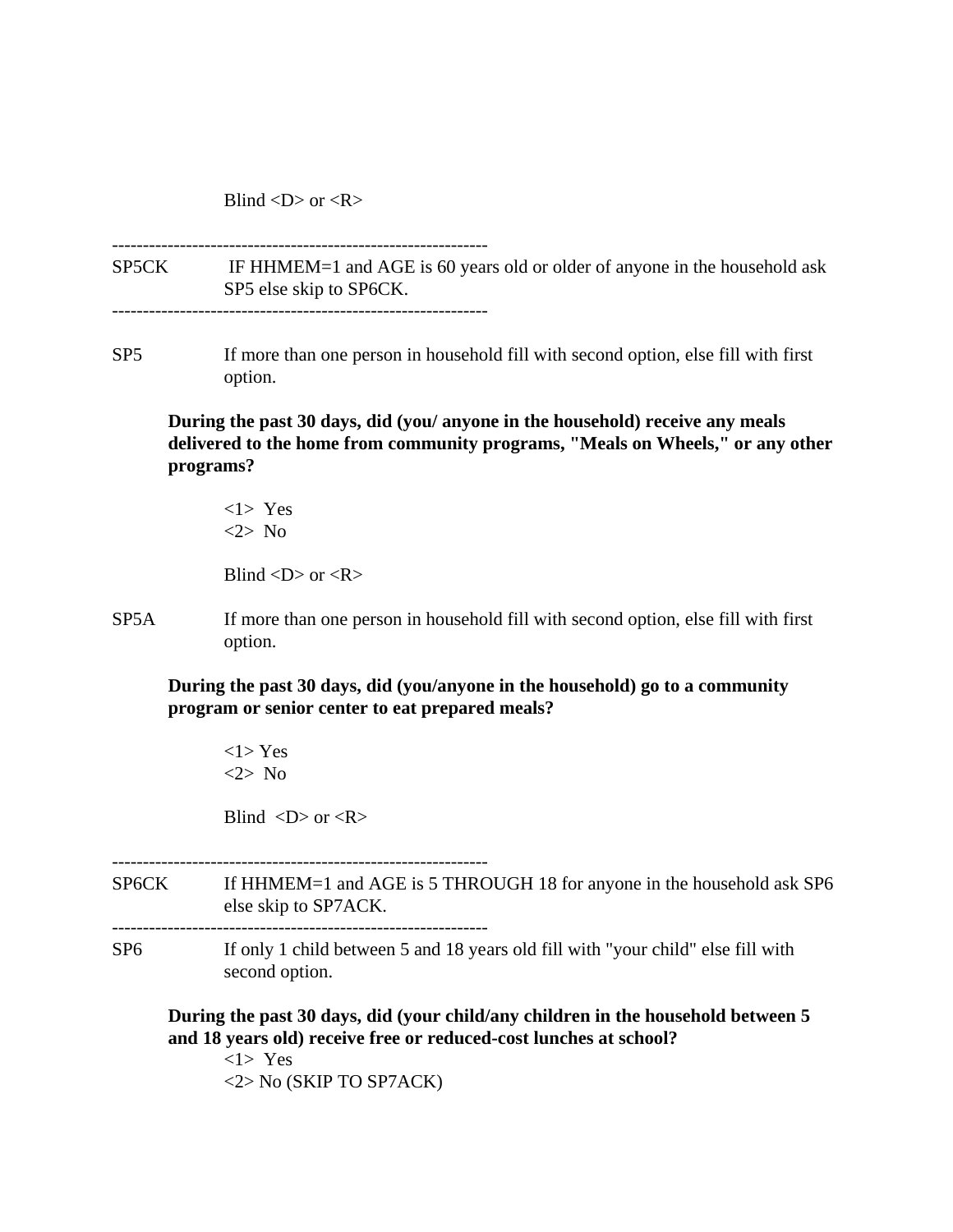Blind <D> or <R> SKIP TO SP7ACK

SP7 If only 1 child between 5 and 18 years old fill with "your child" else fill with second option.

**During the past 30 days, did (your child/any children in the household) receive free or reduced-cost breakfasts at school?**

<1> Yes <2> No

Blind  $\langle D \rangle$  or  $\langle R \rangle$ 

SP7ACK If HHMEM=1 and AGE is less than 13 for anyone in the household ask SP7A else skip to SP8CK.

-----------------------------------------------------------

SP7A If only 1 child under age 13 fill with first option else fill with second option

 **During the past 30 days, did (your child/any children in the household) receive free or reduced-cost food at a day-care or Head Start program?**

**<**1> Yes <2> No Blind  $\langle D \rangle$  or  $\langle R \rangle$ 

SP8CK If  $[(SEX = 2 \text{ and } AGE = 15-45) \text{ OR } (AGE < 5)]$  and HHMEM=1 for anyone in the household then ask SP8 else skip to SS1.

-------------------------------------------------------------

SP8 If  $[(SEX=2 \text{ and } AGE=15-45)$  and  $(AGE<5)$ ] then fill second option else if  $(SEX = 2$  and  $AGE = 15-45)$  and (no  $AGE < 5$ ) then fill first option else fill third option.

**During the past 30 days, did any (women/women or children/children/women and children) in this household get food through the WIC program?**

 <1> Yes  $\langle 2 \rangle$  No (SKIP TO SS1)

Blind  $\langle D \rangle$  or  $\langle R \rangle$  (SKIP TO SS1)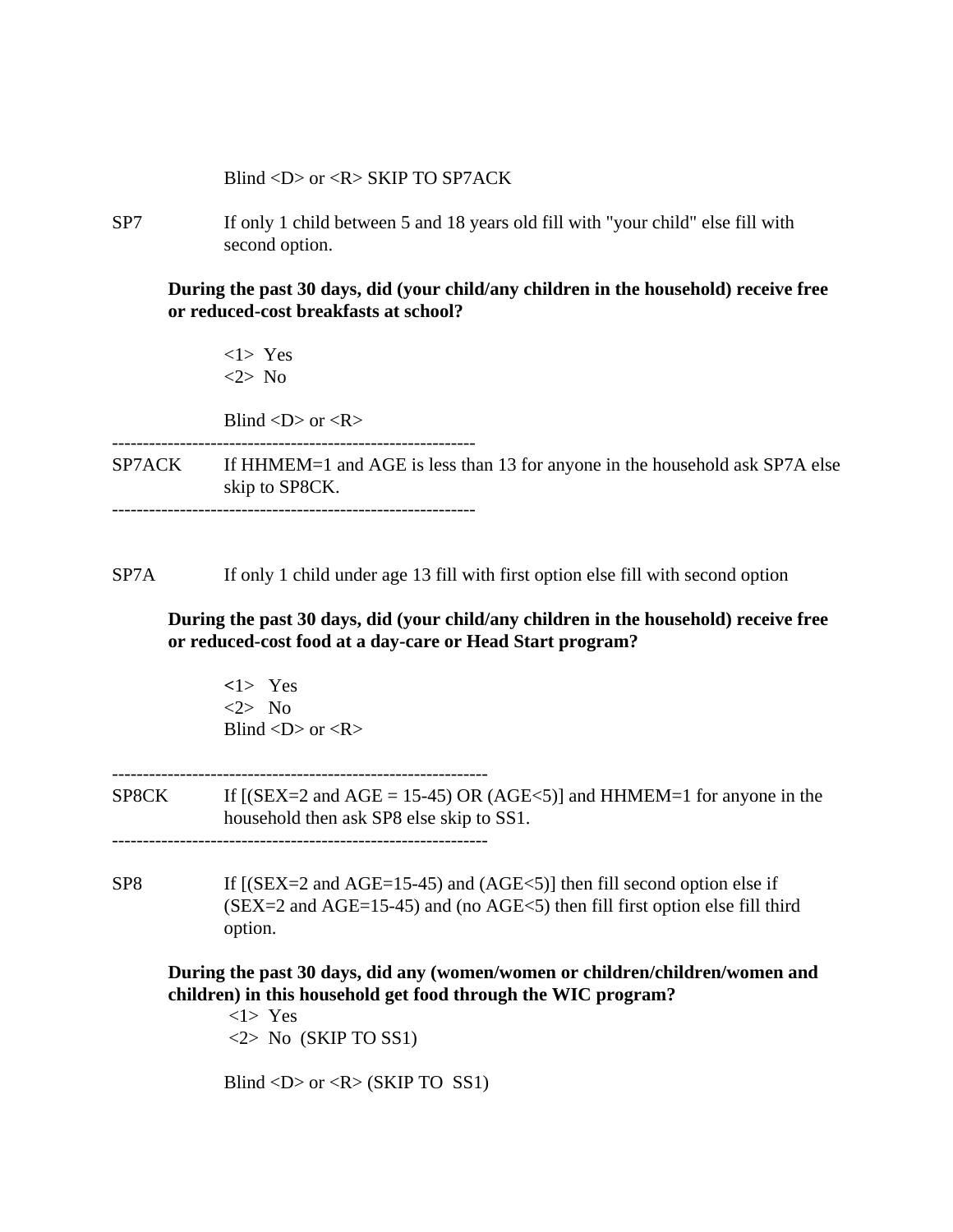SP9 If (SEX=2 and AGE=15-45) and (AGE<5) then fill second option else if (SEX=2 and AGE=15-45) and (no AGE<5) then fill first option else fill third option.

**How many (women/women or children/children/women and children) in the household got WIC foods?**

Number \_\_\_\_\_\_\_\_

Blind  $\langle D \rangle$  or  $\langle R \rangle$ 

-------------------------------------------------------------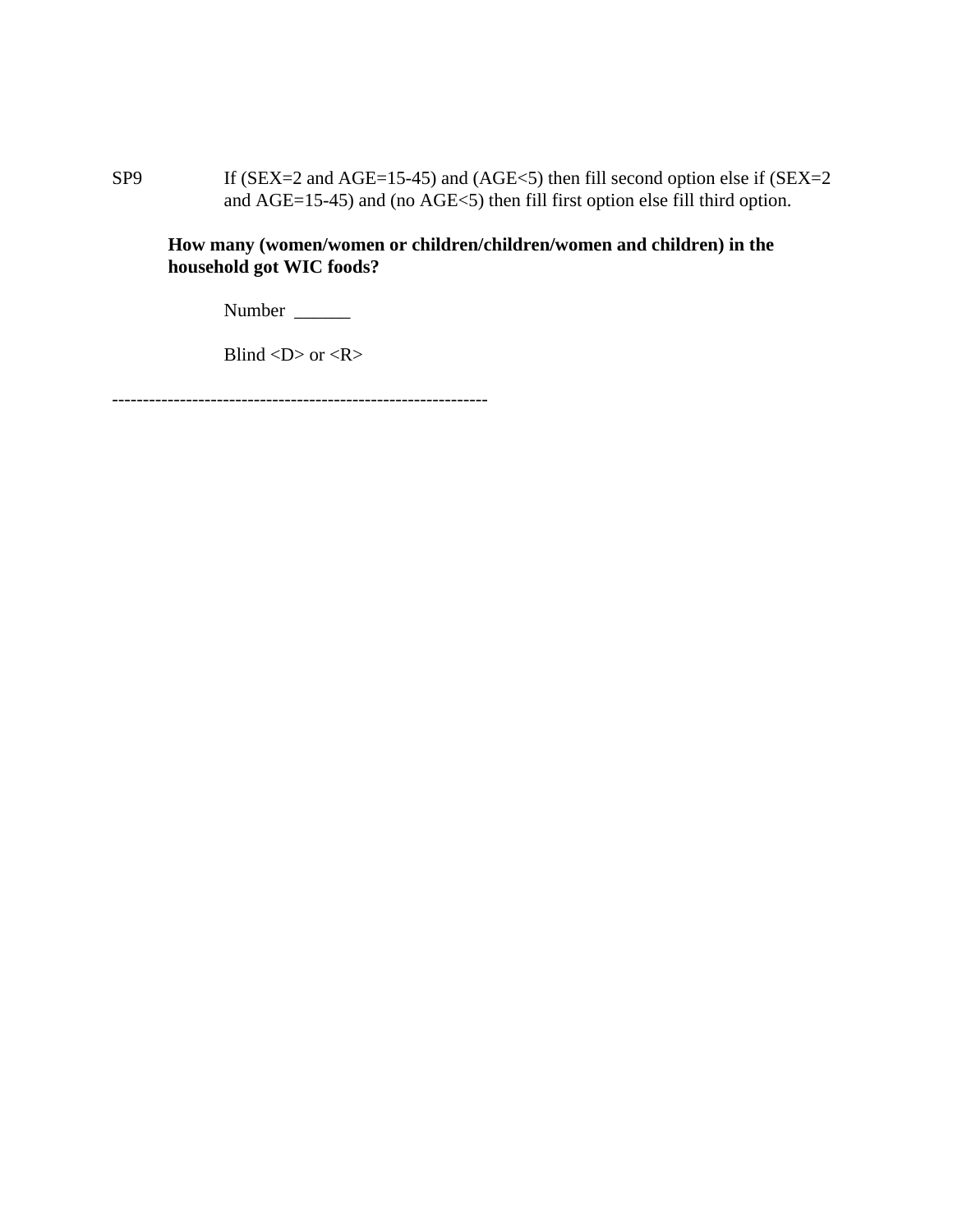#### III.. CONCERN ABOUT FOOD SUFFICIENCY

**These next questions are about the food eaten in your household in the last 12 months, since April of last year, and whether you were able to afford the food you need.**

## SS1 **Which of these statements best describes the food eaten in your household--enough of the kinds of food we want to eat, enough but not always the kinds of food we want to eat, sometimes not enough to eat, or often not enough to eat?**

- $\langle$ 1> Enough of the kinds of food we want to eat (SKIP TO SX1CK)
- $\langle 2 \rangle$  Enough but not always the kinds of food we want to eat (SKIP TO SS1B)
- <3> Sometimes not enough to eat (SKIP TO SS1C)
- <4> Often not enough to eat (SKIP TO SS1C)

Blind <D> or <R> (SKIP TO SX1CK)

SS1B **Here are some reasons why people don't always have the kinds of food they want. For each one, please tell me if that is a reason why YOU don't always have the kinds of food you want to eat.**

| READ LIST. MARK ALL THAT APPLY.            |     |     |
|--------------------------------------------|-----|-----|
|                                            | YES | NO. |
| Not enough money for food                  |     |     |
| Kinds of food we want not available        |     |     |
| Not enough time for shopping or cooking [] |     |     |
| Too hard to get to the store               |     |     |
| On a special diet                          |     |     |

Blind  $\langle D \rangle$  or  $\langle R \rangle$  for each category All responses go to SX1CK

SS1C **Here are some reasons why people don't always have enough to eat. For each one, please tell me if that is a reason why YOU might not always have enough to eat.**

| READ LIST. MARK ALL THAT APPLY.            |            |    |
|--------------------------------------------|------------|----|
|                                            | <b>YES</b> | NO |
| Not enough money for food                  |            |    |
| Not enough time for shopping or cooking [] |            |    |
| Too hard to get to the store               |            |    |

**On a diet** [ ] [ ]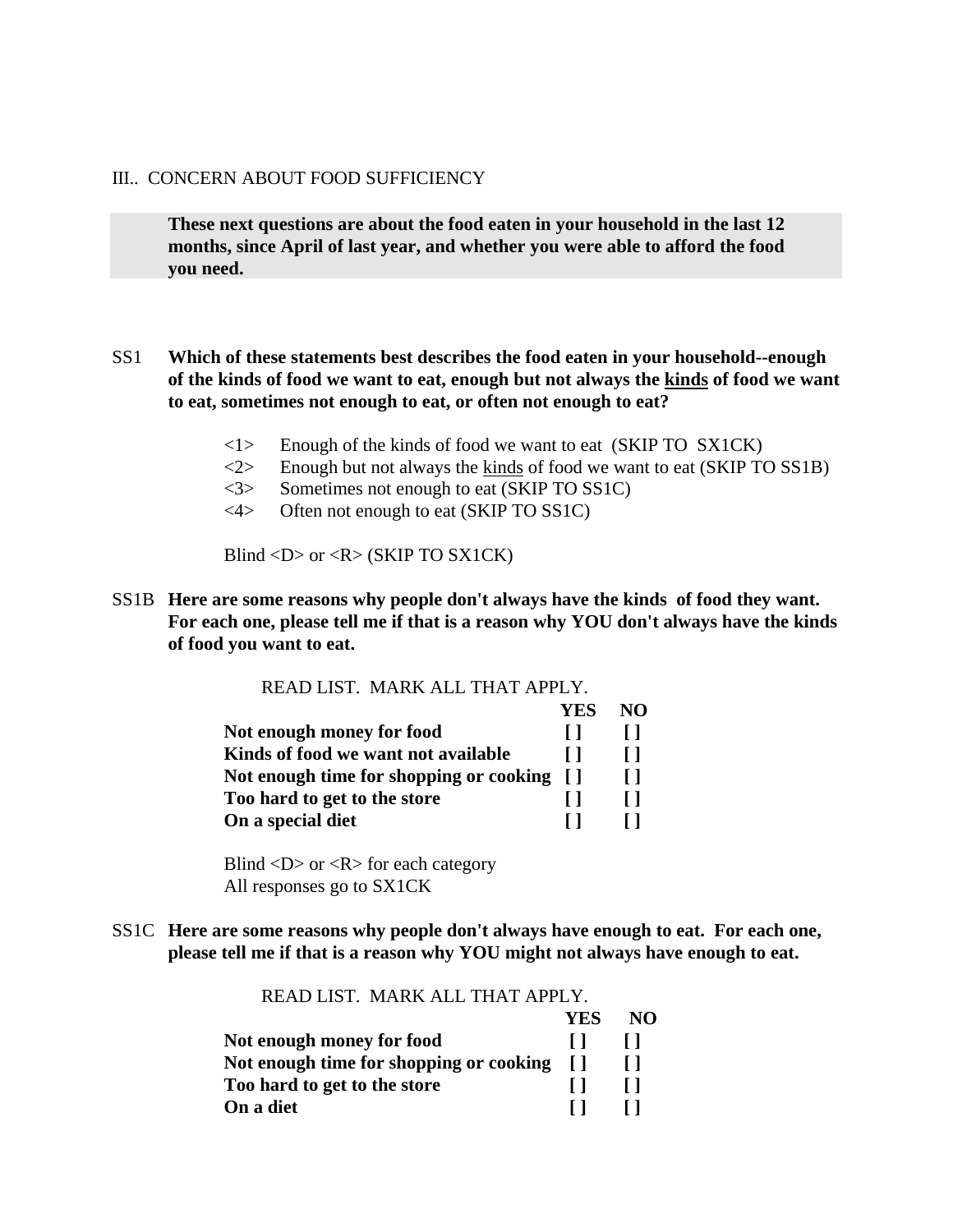|       | No working stove available<br>Not able to cook or eat                                           |  |  |
|-------|-------------------------------------------------------------------------------------------------|--|--|
|       | because of health problems                                                                      |  |  |
|       | Blind $\langle D \rangle$ or $\langle R \rangle$ for each category<br>All responses go to SX1CK |  |  |
| SX1CK | If POOR=2 and $(SS1=<1>or )$ and $S9=<2>or $ , then skip to S10 else<br>continue to SS2.        |  |  |
|       |                                                                                                 |  |  |

SS2 If only 1 HHMEM=1 and (AGE>=18 or PERRP<=3) in household then fill first option in parenthetical else fill second option.

 **Now I'm going to read you several statements that people have made about their food situation. For these statements, please tell me whether the statement was OFTEN true, SOMETIMES true, or NEVER true for (you/your household) in the last 12 months.**

**The first statement is "(I/We) worried whether (my/our) food would run out before (I/we) got money to buy more." Was that OFTEN true, SOMETIMES true, or NEVER true for (you/your household) in the last 12 months?**

<1> Often true <2> Sometimes true <3> Never true

Blind  $\langle D \rangle$  or  $\langle R \rangle$ All responses go to SS3

SS3 **"The food that (I/we) bought just didn't last, and (I/we) didn't have money to get more." Was that OFTEN, SOMETIMES or NEVER true for you in the last 12 months?**

> <1> Often true <2> Sometimes true <3> Never true

Blind  $\langle D \rangle$  or  $\langle R \rangle$ All responses go to SS4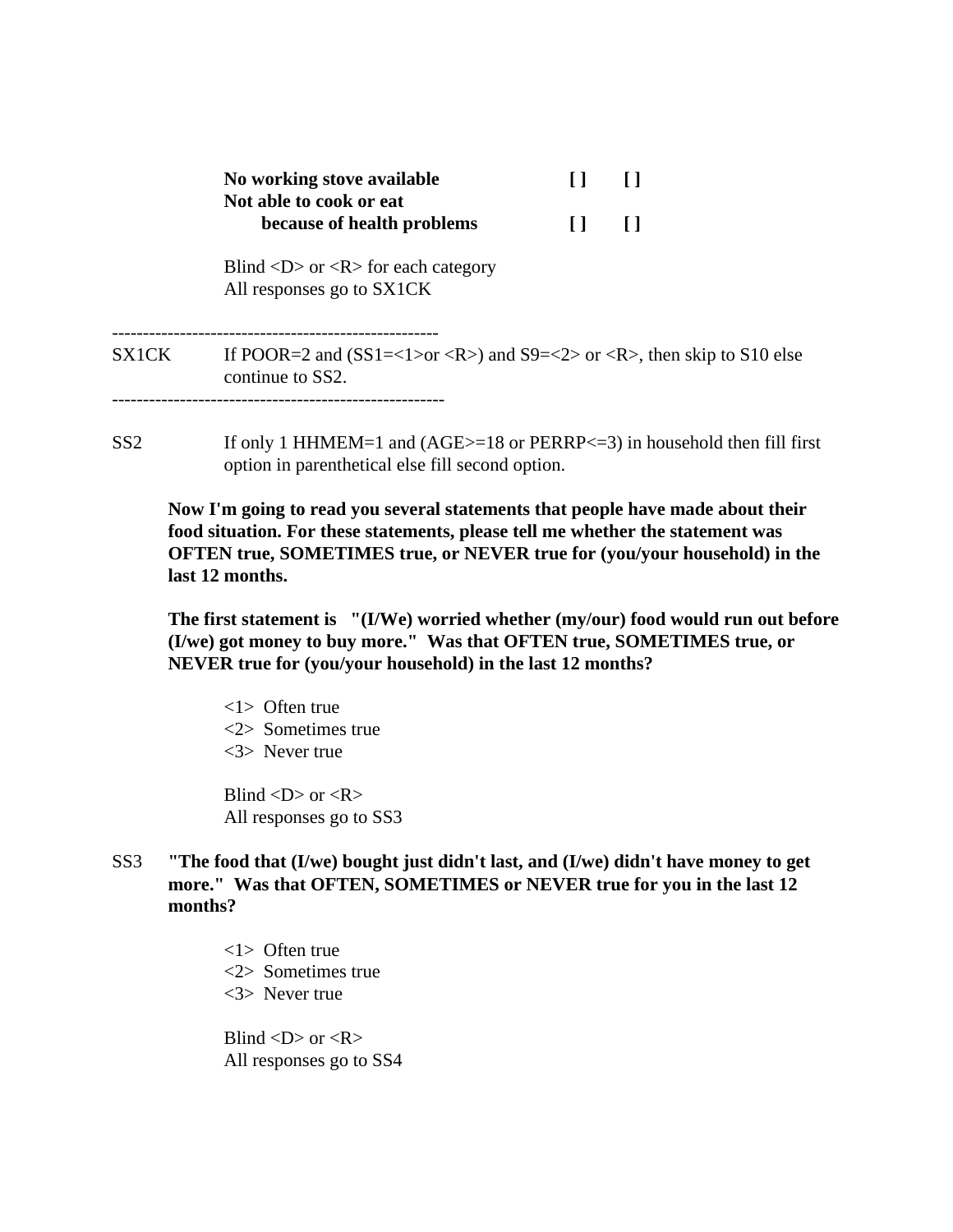## SS4 **"(I/we) couldn't afford to eat balanced meals." Was that often, sometimes or never true for you in the last 12 months?**

- <1> Often true
- <2> Sometimes true
- <3> Never true

Blind  $\langle D \rangle$  or  $\langle R \rangle$ All responses go to SS5CK

SS5CK If any HHMEM=1 and AGE<=17 and PERRP>=4 in household go to SS5 else skip to SX2CK

-------------------------------------------------------------

-------------------------------------------------------------

SS5 If only 1 HHMEM=1 and (AGE>=18 or PERRP<=3) in household fill first, second, and fourth parenthetical with first option else fill with second option.

> If only one person with AGE<=17 and PURR>=4 then fill third parenthetical with first option else fill with second option.

**"(I/we) relied on only a few kinds of low-cost food to feed ((my/our) child/the children) because (I was/we were) running out of money to buy food. Was that often, sometimes or never true for you in the last 12 months?**

<1> Often true <2> Sometimes true <3> Never true

Blind  $\langle D \rangle$  or  $\langle R \rangle$ 

SS6 If only 1 HHMEM=1 and (AGE>=18 or PERRP<=3) in household fill first, second and fourth parenthetical with first option else fill with second option.

> If only one person with AGE<=17 and PERRP>=4 then fill third parenthetical with first option else fill with second option.

**"(I/we) couldn't feed ((my/our) child/the children) a balanced meal, because (I/we) couldn't afford that." Was that often, sometimes, or never true for you in the last 12 months?**

<1> Often true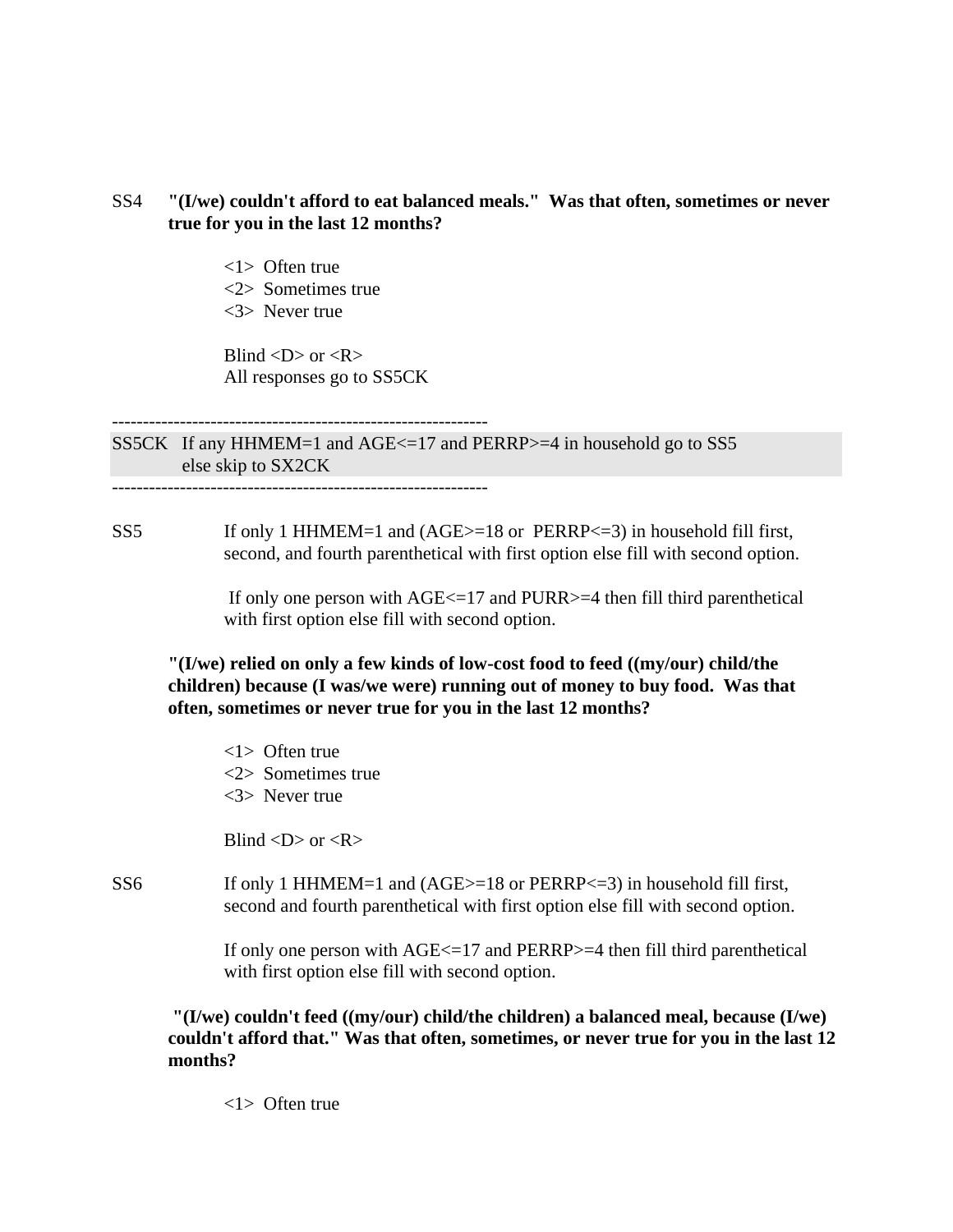|     | $\langle 2 \rangle$ Sometimes true<br>$<$ 3> Never true                                                                                                                                               |
|-----|-------------------------------------------------------------------------------------------------------------------------------------------------------------------------------------------------------|
|     | Blind $\langle D \rangle$ or $\langle R \rangle$                                                                                                                                                      |
|     | SX2CK If $SS1 = <3>$ or $<4>$ OR $SS2 = <1>$ or $<2>$ OR SS3 = $<1>$ or $<2>$ OR<br>$SS4 = <1>$ or $<2>$ OR $SS5 = <1>$ or $<2>$ OR $SS6 = <1>$ or $<2>$<br>then continue to SHICK2 else skip to SC1. |
|     | SH1CK2 If any HHMEM=1 and AGE $\le$ =17 and PERRP $>$ = 4 in household, ask SH1 else<br>skip to SH2.                                                                                                  |
| SH1 | If only 1 HHMEM=1 and (AGE>=18 or PERRP<=3) in household fill first and<br>third parenthetical with first option else fill with second option.                                                        |
|     | If only one person with $AGE \le 17$ and PERRP $> = 4$ then fill second parenthetical<br>with first option else fill with second option.                                                              |
|     | "((My/Our) child was/The children were) not eating enough because (I/we) just<br>couldn't afford enough food." Was that often, sometimes or never true for you in<br>the last 12 months?              |
|     | $\langle 1 \rangle$ Often true<br>$<2>$ Sometimes true<br>$<$ 3> Never true                                                                                                                           |
|     | Blind < $D$ > or < $R$ ><br>All responses go to SH2                                                                                                                                                   |
| SH2 | If only 1 HHMEM=1 and $(AGE>=18$ or PERRP<=3) in household fill                                                                                                                                       |

parenthetical with first option else fill with second option.

**In the last 12 months, did (you/ you or other adults in your household) ever cut the size of your meals or skip meals because there wasn't enough money for food?**

<1> Yes <2> No (SKIP TO SH3)

Blind <D> or <R> SKIP TO SH3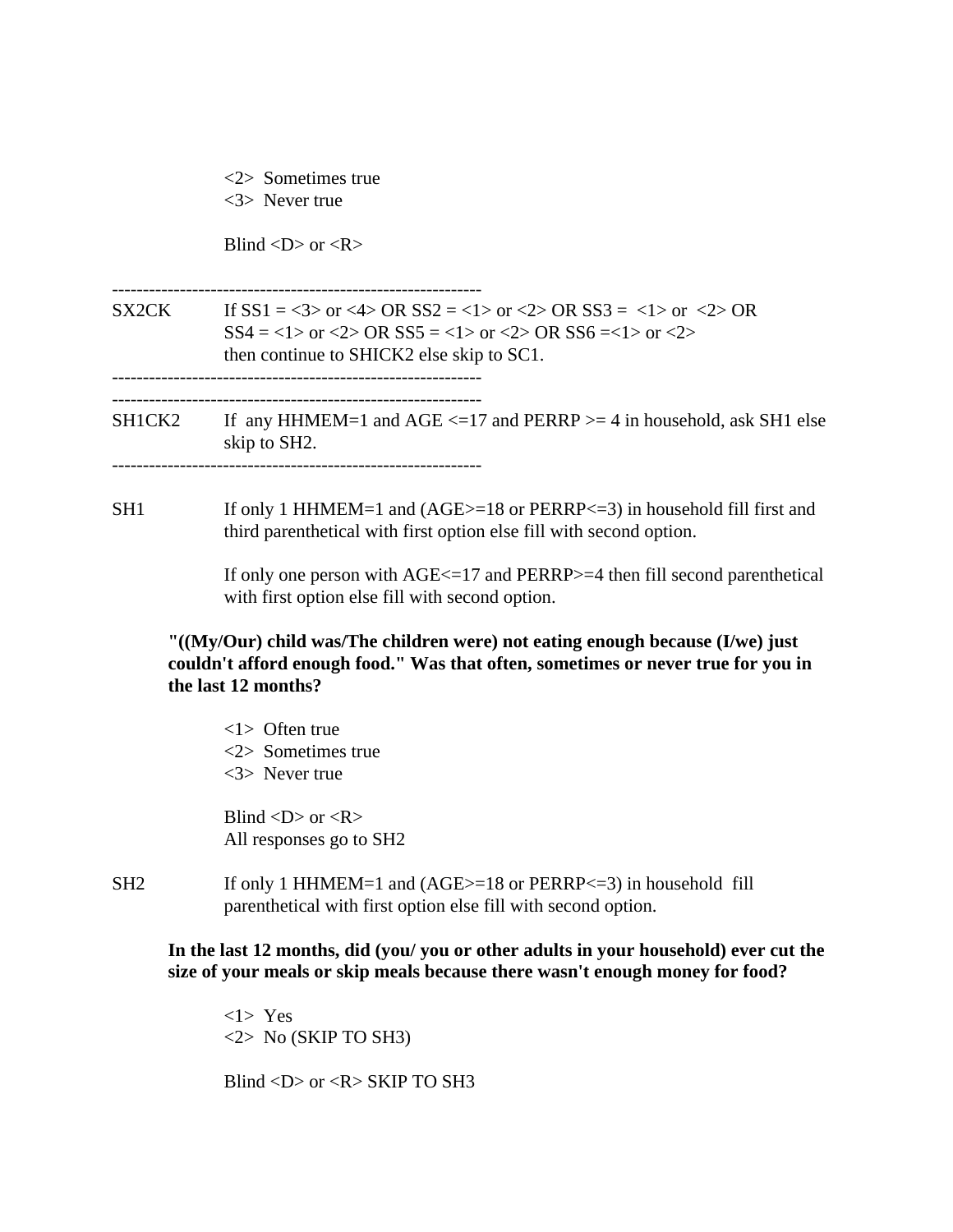## SHF2 **How often did this happen--almost every month, some months but not every month, or in only 1 or 2 months?**

- <1> Almost every month
- <2> Some months but not every month
- <3> Only 1 or 2 months

Blind  $\langle D \rangle$  or  $\langle R \rangle$  SKIP TO SHM2

SHF2ACK If MISCK=8 ask SHF2A, else skip to SHM2

## SHF2A **In months when you cut the size of you meals or skipped meals how many days did this usually happen?**

\_\_\_\_\_number of days  $<1-30>$ 

Blind  $\langle D \rangle$  or  $\langle R \rangle$ All responses go to SH3

SHM2 If only 1 HHMEM=1 and (AGE>=18 or PERRP<=3) in household fill parenthetical with first option else fill with second option.

**Now think about the last 30 days. During that time did (you/ you or other adults in your household) ever cut the size of your meals or skip meals because there wasn't enough money for food?**

<1> Yes  $\langle 2 \rangle$  No (SKIP TO SH3)

 Blind <D> or <R> SKIP TO SH3 SHMF2 **How many days did this happen in the last 30 days?**

> \_\_\_\_\_\_number of days  $<1-30>$

Blind  $\langle D \rangle$  or  $\langle R \rangle$ 

SH3 **In the last 12 months, did you ever eat less than you felt you should because there wasn't enough money for food?**

> <1> Yes  $\langle 2 \rangle$  No (SKIP TO SH4)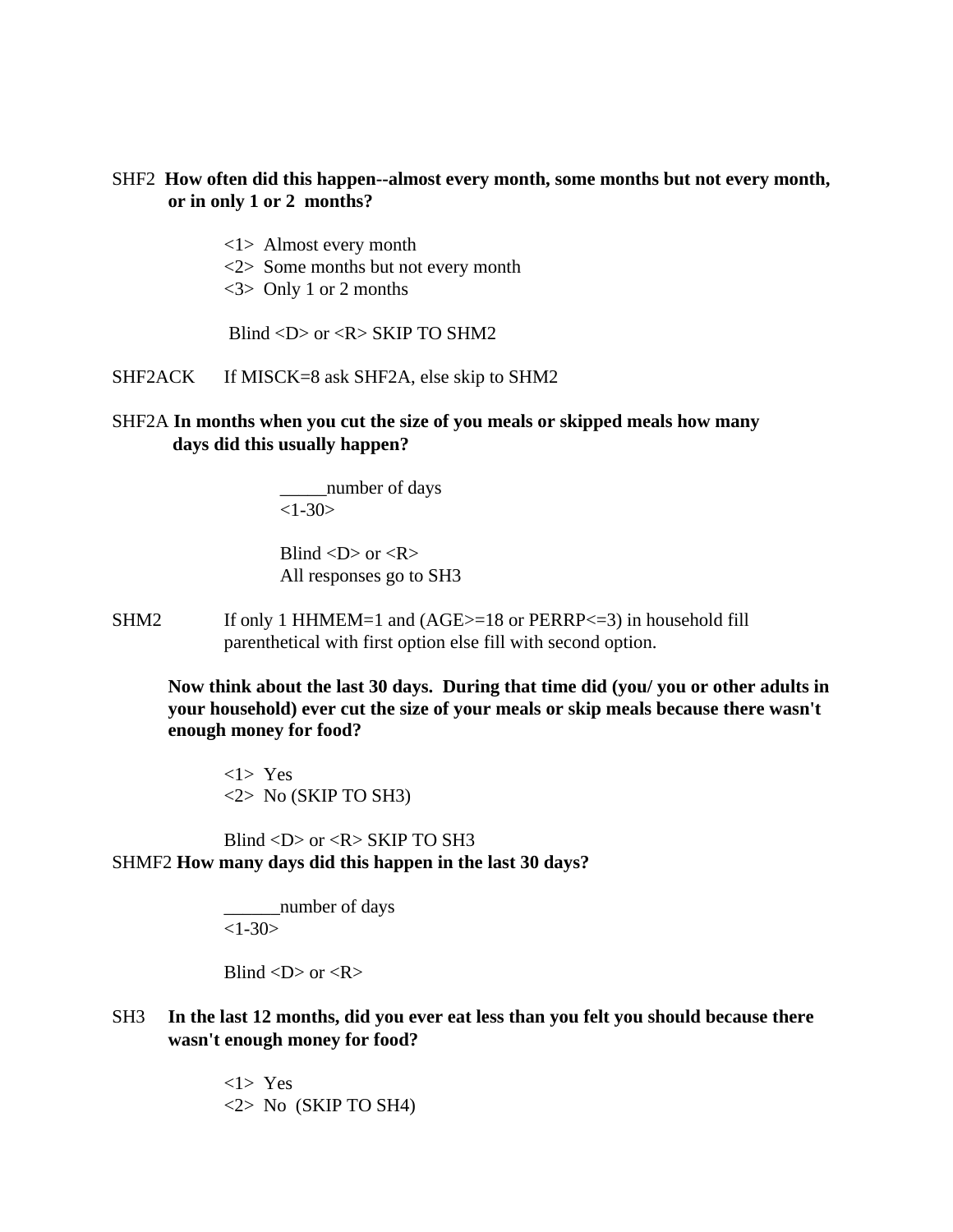Blind  $\langle D \rangle$  or  $\langle R \rangle$  SKIP TO SH4

## SHF3 **How often did this happen--almost every month, some months but not every month, or in only 1 or 2 months?**

<1> Almost every month

- <2> Some months but not every month
- <3> Only 1 or 2 months

Blind <D> or <R> SKIP TO SHM3

---------------------------------

SHF3ACK If MISCK=8 ask SHF3A else skip to SHM3

---------------------------------

SHF3A **In months when you ate less than you felt you should, how many days did this usually happen?**

> \_\_\_\_\_\_number of days  $<1-30>$

Blind  $\langle D \rangle$  or  $\langle R \rangle$ All responses go to SH4

#### SHM3 **Did this happen in the last 30 days?**

<1> Yes  $<$ 2> No (SKIP TO SH4)

Blind <D> or <R> SKIP TO SH4

## SHMF3 **In the last 30 days, how many days did you eat less than you felt you should because there wasn't enough money to buy food?**

 \_\_\_\_\_\_ number of days  $<1-30>$ 

$$
Blind  or
$$

SH4 **In the last 12 months, since April of last year, were you ever hungry but didn't eat because you couldn't afford enough food?**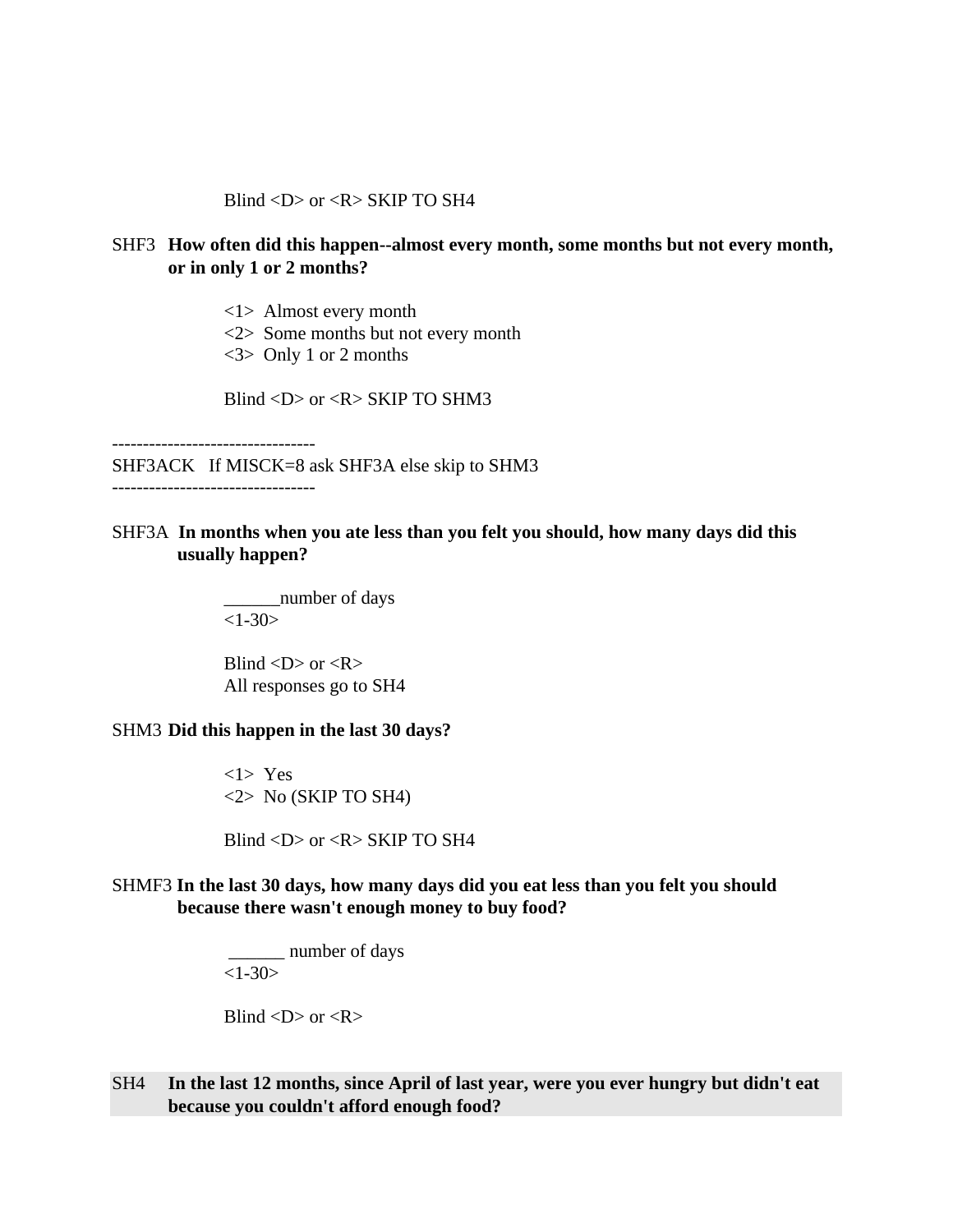<1> Yes <2> No (SKIP TO SH5)

Blind <D> or <R> SKIP TO SH5

#### SHF4 **How often did this happen--almost every month, some months but not every month, or in only 1 or 2 months?**

<1> Almost every month <2> Some months but not every month <3> Only 1 or 2 months

Blind  $\langle D \rangle$  or  $\langle R \rangle$  SKIP TO SHM4

 $SHF4ACK$  If MISCK= 8 ask SHF4A else skip to SHM4

------------------------------------------

------------------------------------------

## SHF4A **In months when you were hungry because you couldn=t afford enough food, how many days did this usually happen?**

\_\_\_\_\_\_\_number of days  $<1 - 30$ 

Blind  $\langle D \rangle$  or  $\langle R \rangle$ All responses go to SH5

#### SHM4 **Did this happen in the last 30 days?**

<1>Yes  $<$ 2> No (SKIP TO SH5) Blind <D> or <R> SKIP TO SH5

## SHMF4 **In the last 30 days, how many days were you hungry but didn't eat because you couldn't afford enough food?**

 \_\_\_\_\_ number of days  $<1-30>$ 

Blind  $\langle D \rangle$  or  $\langle R \rangle$ 

SH5 **In the last 12 months, did you lose weight because you didn't have enough money for food?**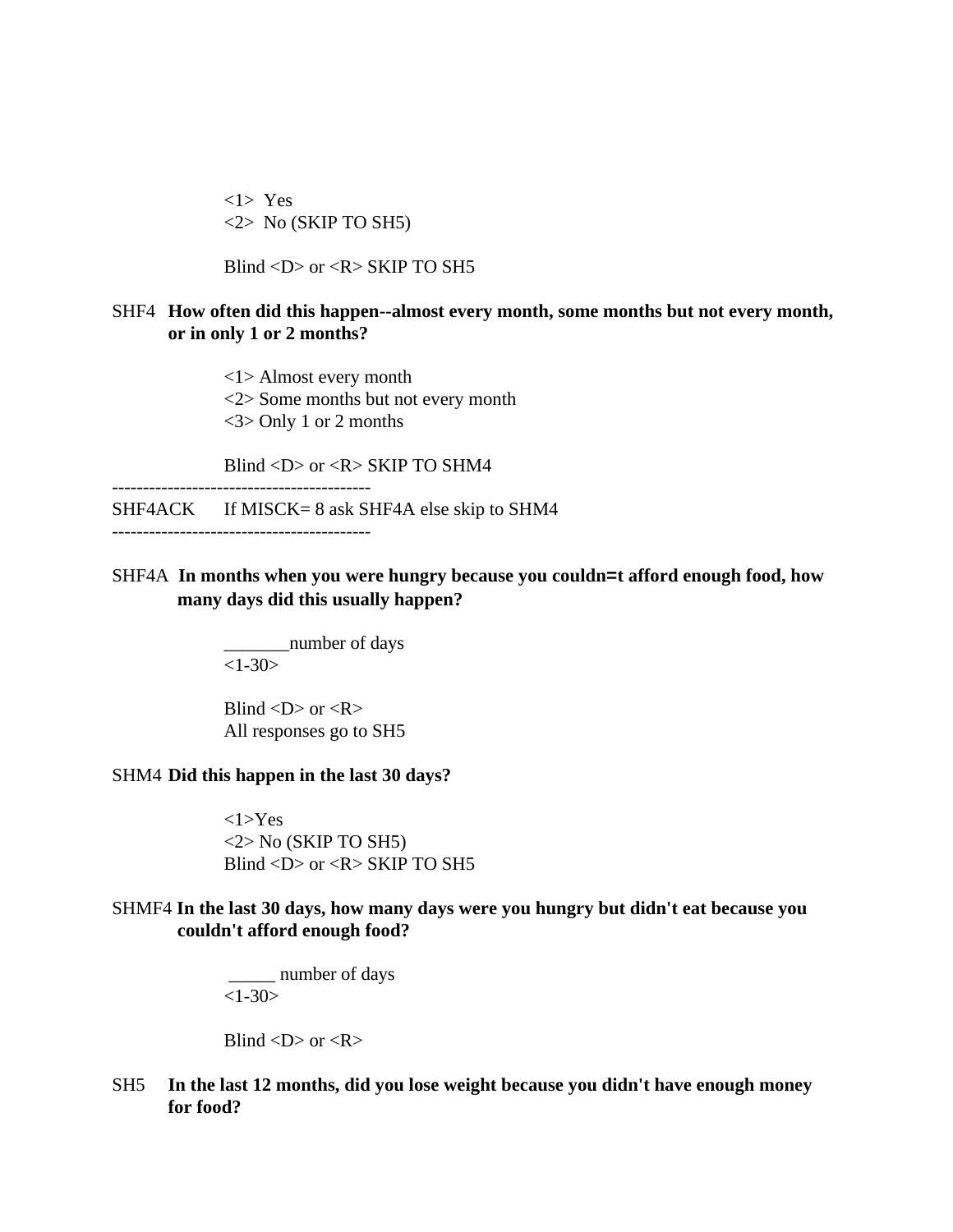<1> Yes <2> No (SKIP TO SX3CK)

Blind <D> or <R> SKIP TO SX3CK

SHM5 **Did this happen in the last 30 days?**

 $<1$ > Yes <2> No

Blind  $\langle D \rangle$  or  $\langle R \rangle$ 

-----------------------------------------------------------------

SX3CK If SH1=<1> or <2> OR SH2=<1> OR SH3=<1> OR SH4=<1> OR SH5=<1> then continue to SSH1 else skip to SC1 -----------------------------------------------------------------

SSH1 If only 1 HHMEM=1 and (AGE>=18 or PERRP<=3) in household fill parenthetical with first option else fill with second option.

**In the last 12 months, since last April, did (you/ you or other adults in your household) ever not eat for a whole day because there wasn't enough money for food?**

<1> Yes <2> No (SKIP TO SSH2CK)

Blind <D> or <R> SKIP TO SSH2CK

## SSHF1 **How often did this happen--almost every month, some months but not every month, or in only 1 or 2 months?**

<1> Almost every month

- <2> Some months but not every month
- <3> Only 1 or 2 months

Blind <D> or <R> SKIP TO SSHM1

-------------------------------------------

SSHF1ACK If MISCK =  $8$  ask SSHF1A else skip to SSHM1 -------------------------------------------

SSHF1A **In months when you did not eat for a whole day, how many days did this usually**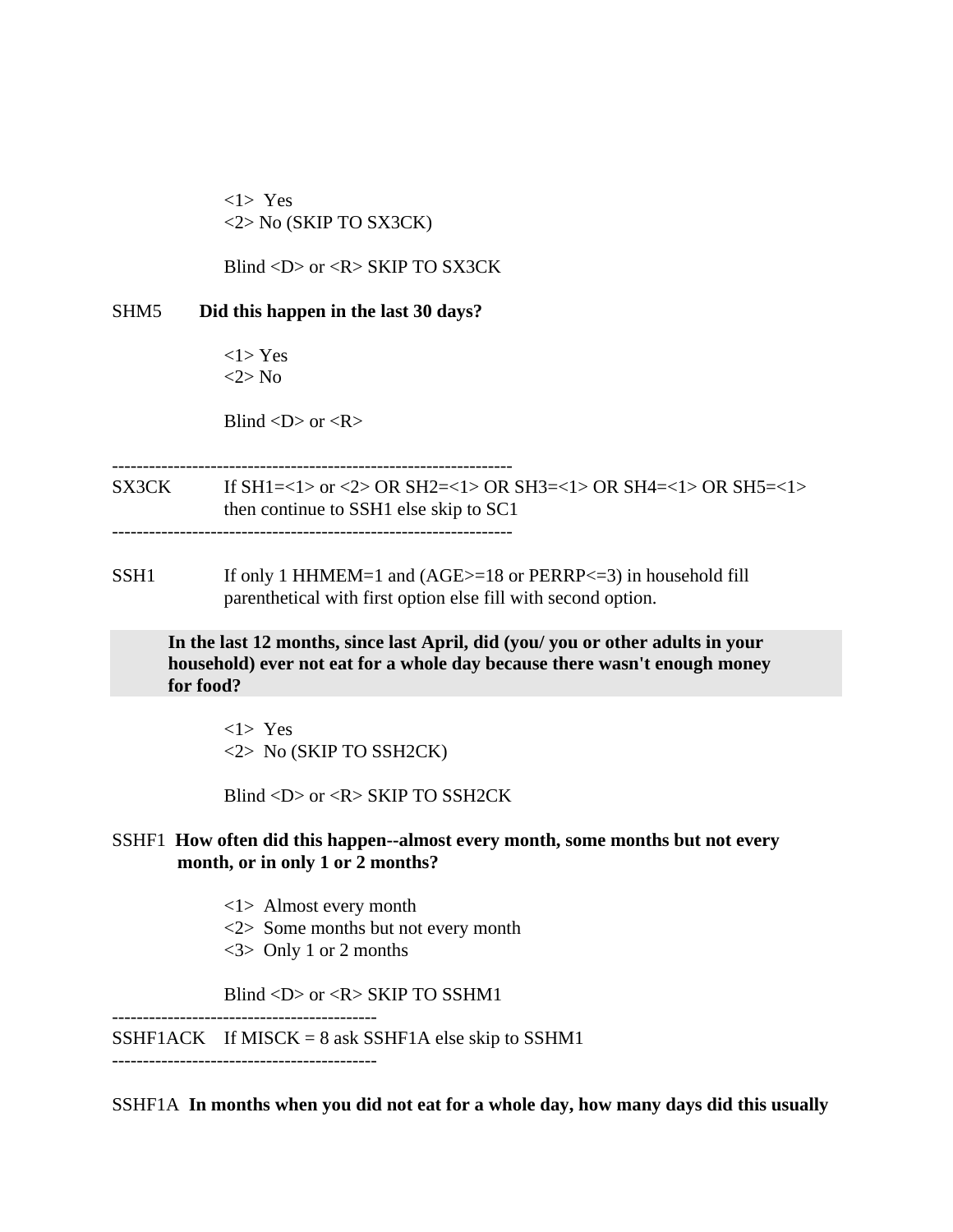## **happen?**

\_\_\_\_\_\_\_\_number of days  $<1-30>$ 

Blind  $\langle D \rangle$  or  $\langle R \rangle$ All responses go to SSH2CK

SSHM1 If only 1 HHMEM=1 and  $(AGE>=18$  or  $PERRP<=3)$  in household fill with first option else fill with second option.

**Now think about the last 30 days. During that time did (you/ you or other adults in your household) ever not eat for a whole day because there wasn't enough money for food?**

<1> Yes <2> No (SKIP TO SSH2CK)

Blind <D> or <R> SKIP TO SSH2CK

## SSHMF1 **How many times did this happen in the last 30 days?**

\_\_\_\_\_\_ times  $<1-30>$ 

Blind  $\langle D \rangle$  or  $\langle R \rangle$ All responses go to SSH2CK

- SSH2CK If HHMEM=1 and AGE<=17 and PERRPP>=4 of anyone in the household go to SSH2 else skip to SC1. --------------------------------------------------
- SSH2 If only one person with  $AGE \le 17$  and  $PERRP \ge 4$  then fill with first option else fill with second option.

**The next questions are about (your child/ children living in the household who are under 18 years old).**

**In the last 12 months, since April of last year, did you ever cut the size of (your child's/ any of the children's) meals because there wasn't enough money for food?**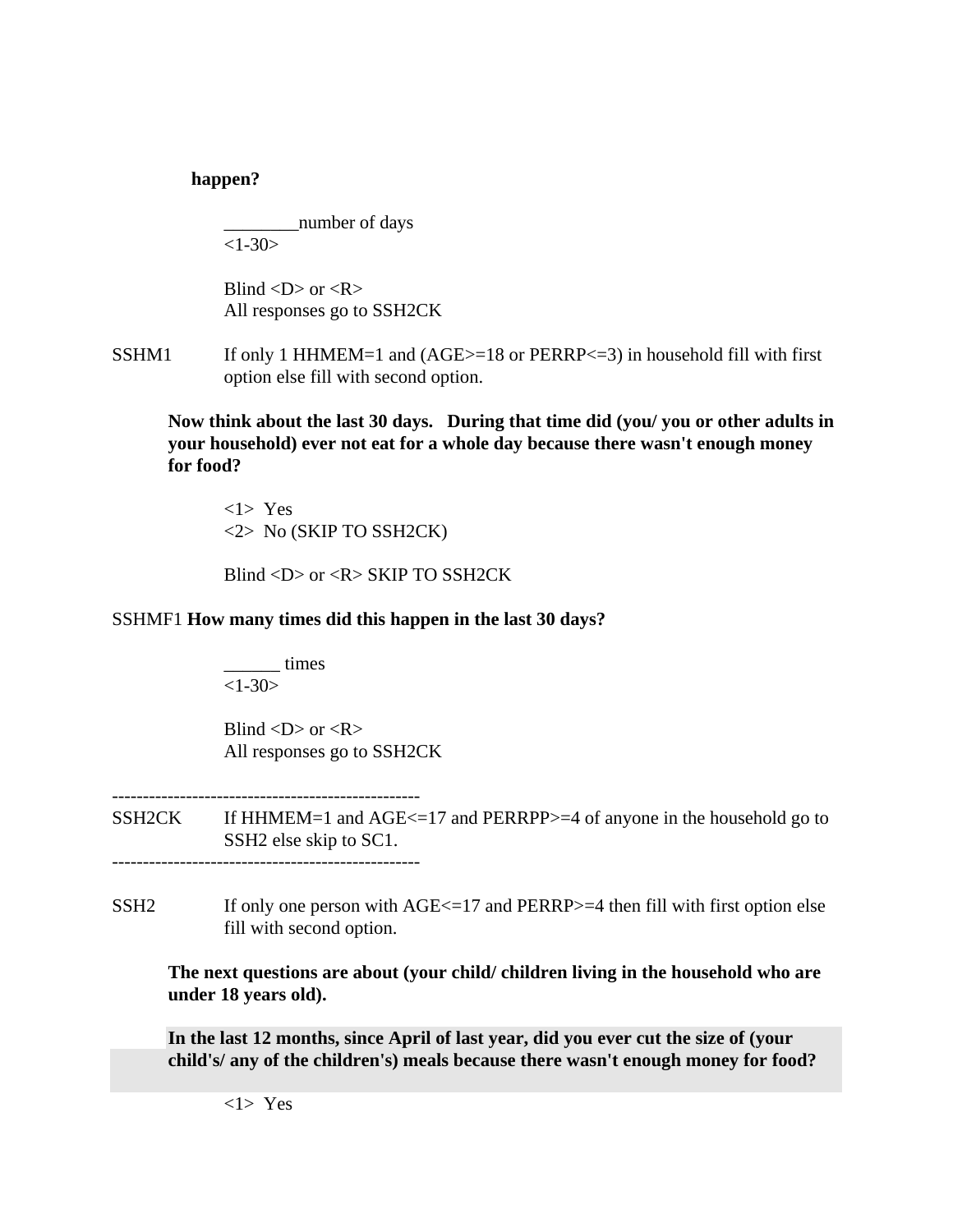<2> No (SKIP TO SSH3)

Blind <D> or <R> SKIP TO SSH3

## SSHF2 **How often did this happen - almost every month, some months but not every month, or in only 1 or 2 months?**

- <1> Almost every month
- <2> Some months but not every month
- <3> Only 1 or 2 months

Blind <D> or <R> SKIP TO SSHM2

------------------------------------------  $SSH2ACK$  If MISCK = 8 ask SSHF2A else skip to SSHM2

------------------------------------------

SSHF2A **In months when you cut the size of (your child=s/the children=s) meals, how many days did this usually happen?**

> \_\_\_\_\_\_\_number of days  $<1-30>$

Blind  $\langle D \rangle$  or  $\langle R \rangle$ All responses go to SSH3

## SSHM2 **Did this happen in the last 30 days?**

<1> Yes <2> No (SKIP TO SSH3)

Blind <D> or <R> SKIP TO SSH3

SSHMF2 If only one person with  $AGE \le 17$  and  $PERRP \ge 4$  then fill with first option else fill with second option.

**In the last 30 days, how many days did you cut the size of (your child's/the children's) meals because there wasn't enough money for food?**

\_\_\_\_\_\_ days  $<1-30>$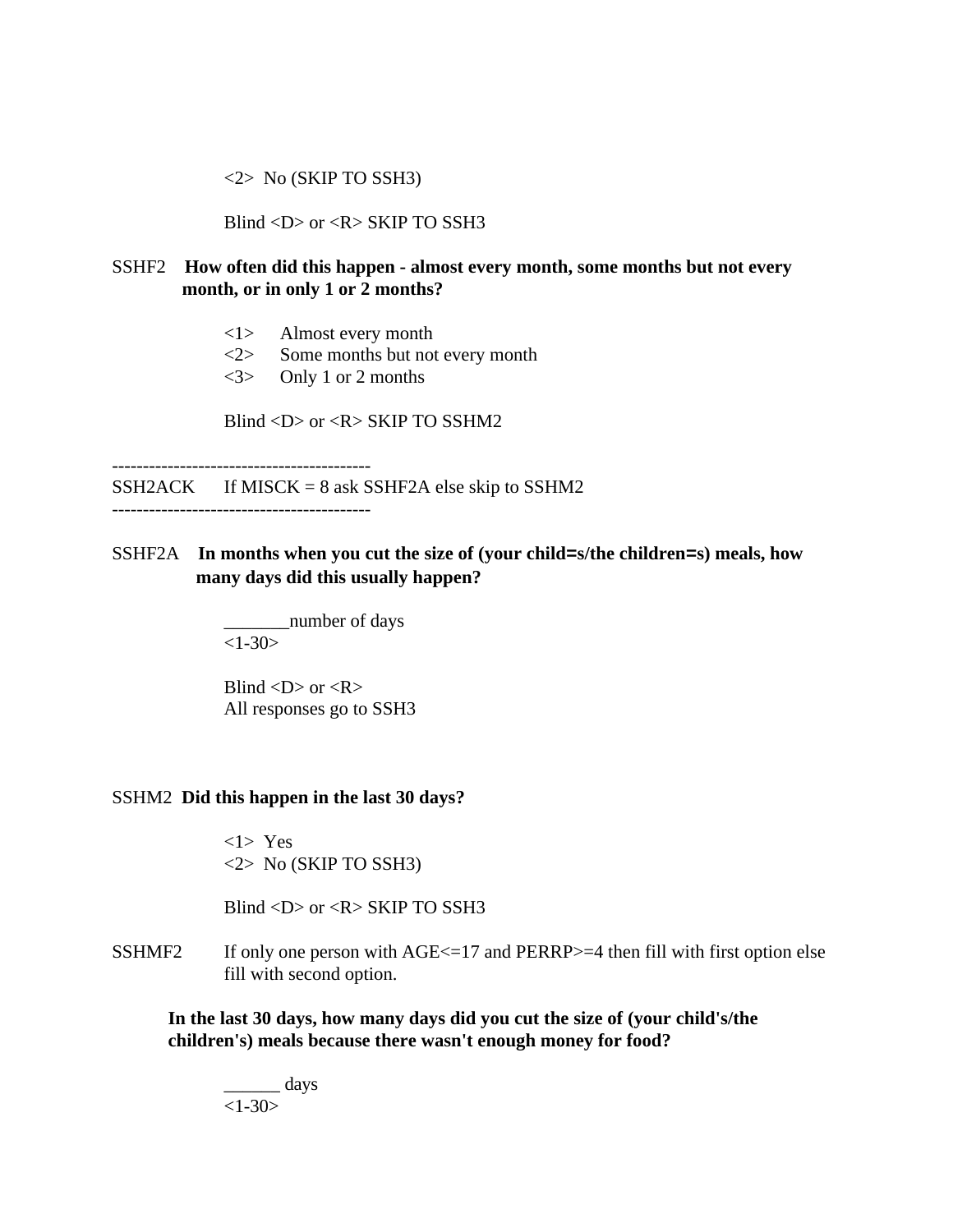Blind  $\langle D \rangle$  or  $\langle R \rangle$ All responses go to SSH3

SSH3 If only one person with  $AGE \le 17$  and  $PERRP \ge 4$  then fill with first option else fill with second option.

## **In the last 12 months, (was your child/were the children) ever hungry but you just couldn't afford more food?**

<1> Yes  $\langle 2 \rangle$  No (SKIP TO SSH4)

Blind  $\langle D \rangle$  or  $\langle R \rangle$  SKIP TO SSH4

#### SSHM3 **Did this happen in the last 30 days?**

<1> Yes <2> No (SKIP TO SSH4)

Blind  $\langle D \rangle$  or  $\langle R \rangle$  SKIP TO SSH4

SSHMF3 If only one person with  $AGE \le 17$  and PERRP $> = 4$ then fill with first option else fill with second option.

## **In the last 30 days, how many days (was your child/ were the children) hungry but you just couldn't afford more food?**

number of days  $<1-30>$ 

Blind  $\langle D \rangle$  or  $\langle R \rangle$ SSH4 If only one person with  $AGE \leq 17$  and  $PERRP \geq 4$  then fill with first option else fill with second option.

## **In the last 12 months, did (your child/ any of the children) ever skip a meal because there wasn't enough money for food?**

<1> Yes <2> No (SKIP TO SSH5)

Blind  $\langle D \rangle$  or  $\langle R \rangle$  SKIP TO SSH5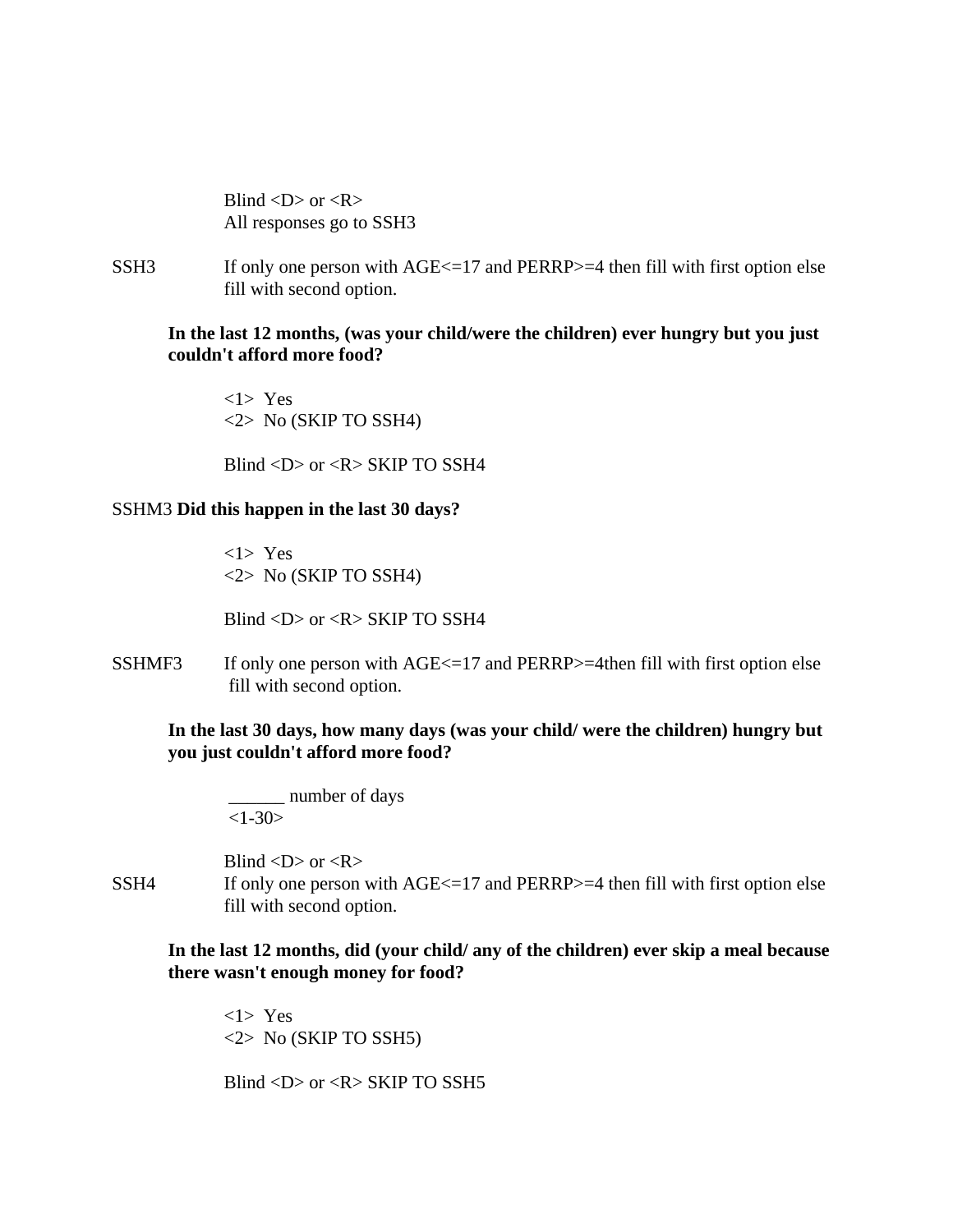## SSHF4 **How often did this happen--almost every month, some months but not every \ month, or in only 1 or 2 months?**

- <1> Almost every month
- <2> Some months but not every month
- <3> Only 1 or 2 months

------------------------------------------

Blind <D> or <R> SKIP TO SSHM4

 $SSHF4ACK$  If MISCK = 8 ask SSHF4A else skip to SSHM4

## SSHF4A **In months when (your child/the children) skipped a meal because there wasn=t enough money for food, how many days did this usually happen?**

\_\_\_\_\_\_\_number of days  $<1-30>$ 

Blind  $\langle D \rangle$  or  $\langle R \rangle$ All responses go to SSH5

SSHM4 If only one person with  $AGE \le 17$  and PERRP $> = 4$  then fill with first option else fill with second option.

**Now think about the last 30 days. Did (your child/ the children) ever skip a meal during that time because there wasn't enough money for food?**

<1> Yes <2> No (SKIP TO SSH5)

Blind  $\langle D \rangle$  or  $\langle R \rangle$  SKIP TO SSH5 SSHMF4 **How many days did this happen in the last 30 days?**

> $\frac{1}{\sqrt{2}}$  days  $<1-30>$ Blind  $\langle D \rangle$  or  $\langle R \rangle$ All responses go to SSH5

SSH5 If only one person with AGE <= 17 and PERRP >=4 then fill with first option else fill with second option.

**In the last 12 months, since April of last year, did (your child/ any of the children) ever not eat for a whole day because there wasn't enough money for food?**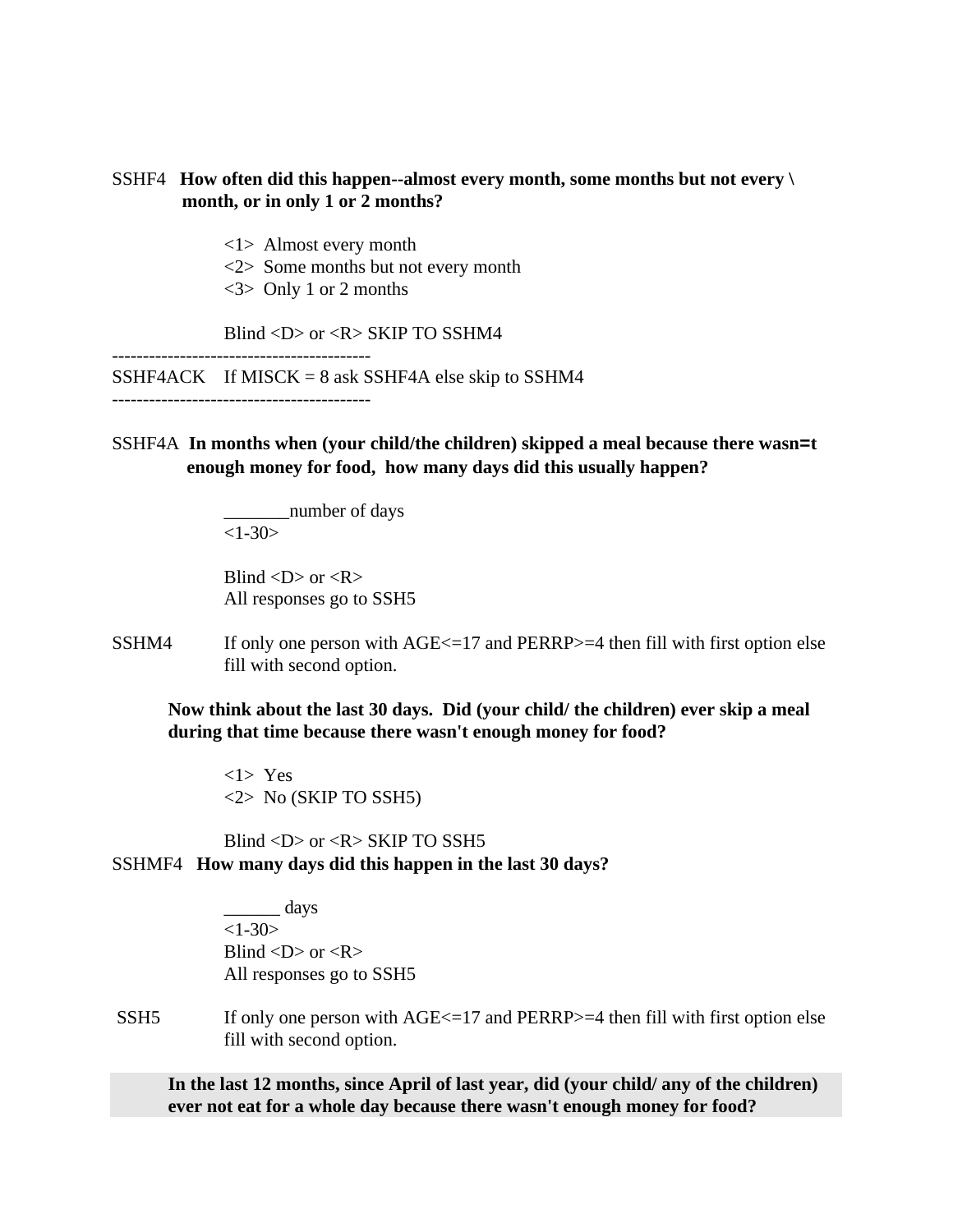<1> Yes <2> No (SKIP TO SC1)

Blind <D> or <R> SKIP TO SC1

## SSHM5 **Did this happen in the last 30 days?**

<1> Yes  $<$ 2 > No

Blind  $\langle D \rangle$  or  $\langle R \rangle$ All responses go to SC1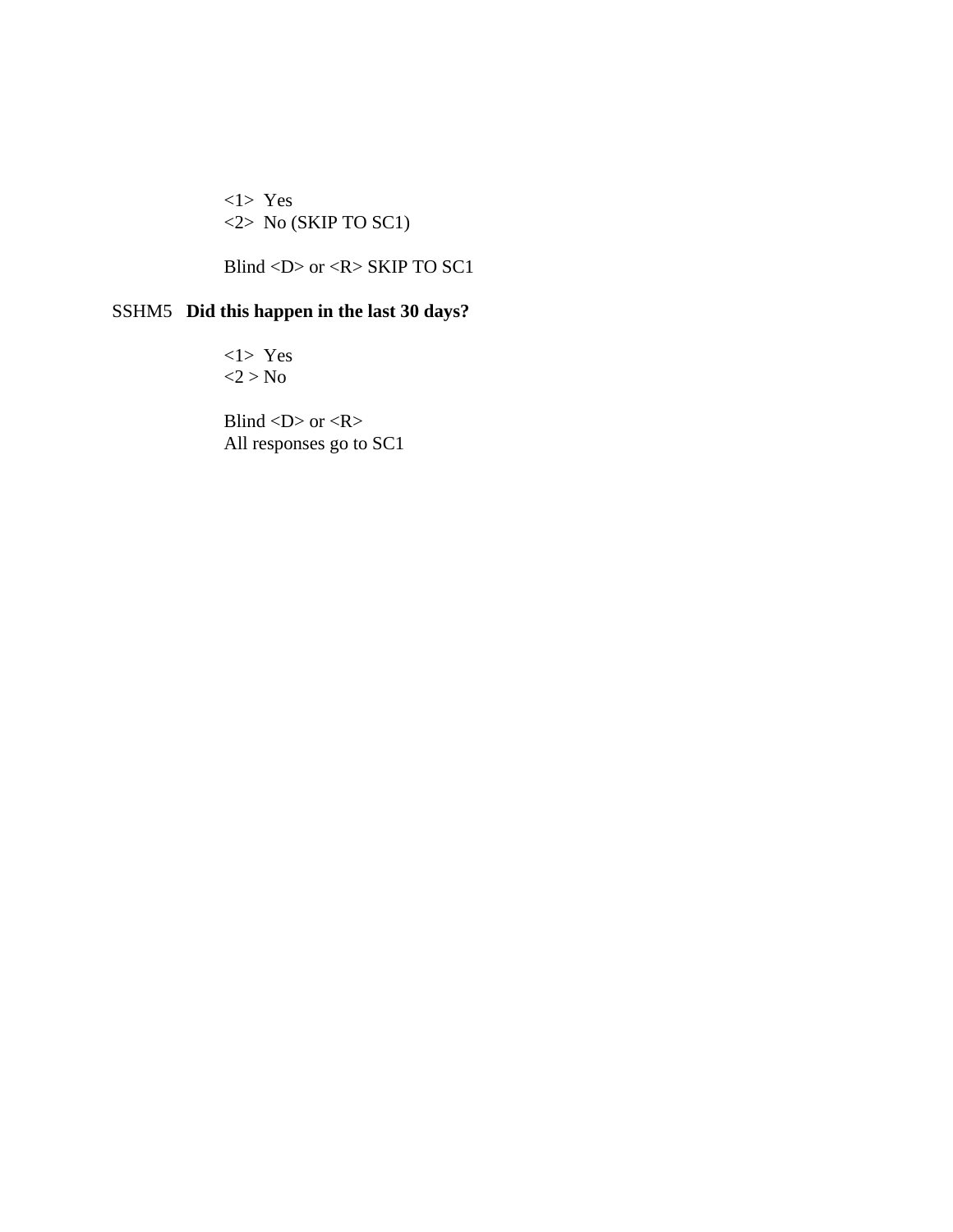## IV. WAYS OF COPING WITH NOT HAVING ENOUGH FOOD

For items SC1 through SC4, if only 1 HHMEM=1 and (AGE>=18 or PERRP<=3) in household then fill first parenthetical with first option else fill with second option.

## SC1 **In the last 12 months, did (you/you or other adults in your household) ever get food or borrow money for food from friends or relatives?**

<1> Yes  $\langle 2 \rangle$  No (Skip to SC2CK)

Blind <D> or <R> SKIP TO SC2CK

SCF1 **How often did this happen-almost every month, some months but not every month, or in only 1 or 2 months?**

> <1> Almost every month <2> Some months but not every month <3> Only 1 or 2 months

Blind  $\langle D \rangle$  or  $\langle R \rangle$ 

----------------------------------------------------------------- SC2CK IF HHMEM=1 and AGE <=17 and PERRP>=4 of anyone in the household ask SC2 else skip to SC3. -----------------------------------------------------------------

SC2 If only one child with AGE <=17 and PERRP>=4 then fill second parenthetical with"your child" else fill with second option.

**In the last 12 months, did (you/ you or other adults in your household) ever send or take (your child/ the children) to the homes of friends or relatives for a meal because you were running out of food?**

<1> Yes <2> No

Blind  $\langle D \rangle$  or  $\langle R \rangle$ 

SC3 **In the last 12 months, did (you/ you or other adults in your household) ever get emergency food from a church, a food pantry, or food bank?**

> <1> Yes <2> No (SKIP TO SC3A)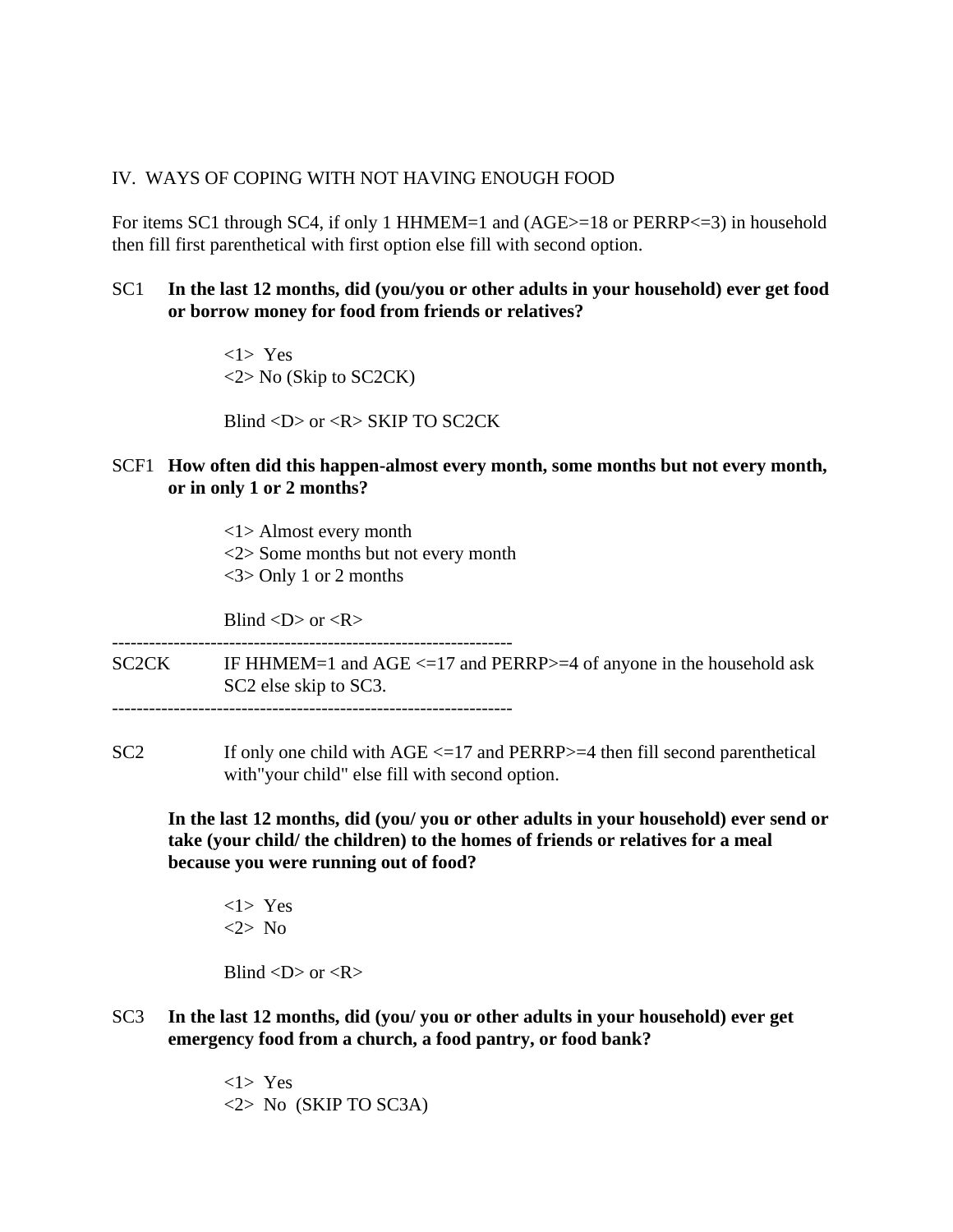Blind  $\langle D \rangle$  or  $\langle R \rangle$  SKIP TO SC4

## SCF3 **How often did this happen-almost every month, some months but not every month, or in only 1 or 2 months?**

<1>Almost every month (SKIP TO SC4) <2> Some months but not every month (SKIP TO SC4) <3> Only 1 or 2 months (SKIP TO SC4)

Blind  $\langle D \rangle$  or  $\langle R \rangle$  (SKIP TO SC4)

## SC3A **Is there a church, food pantry or food bank in your community where you could get emergency food if you needed it?**

<1> Yes <2> No

Blind  $\langle D \rangle$  or  $\langle R \rangle$  for each category

SC4 **In the last 12 months, did (you/you or other adults in your household) ever eat any meals at a soup kitchen?**

> <1>Yes  $\langle 2 \rangle$  No

Blind  $\langle D \rangle$  or  $\langle R \rangle$